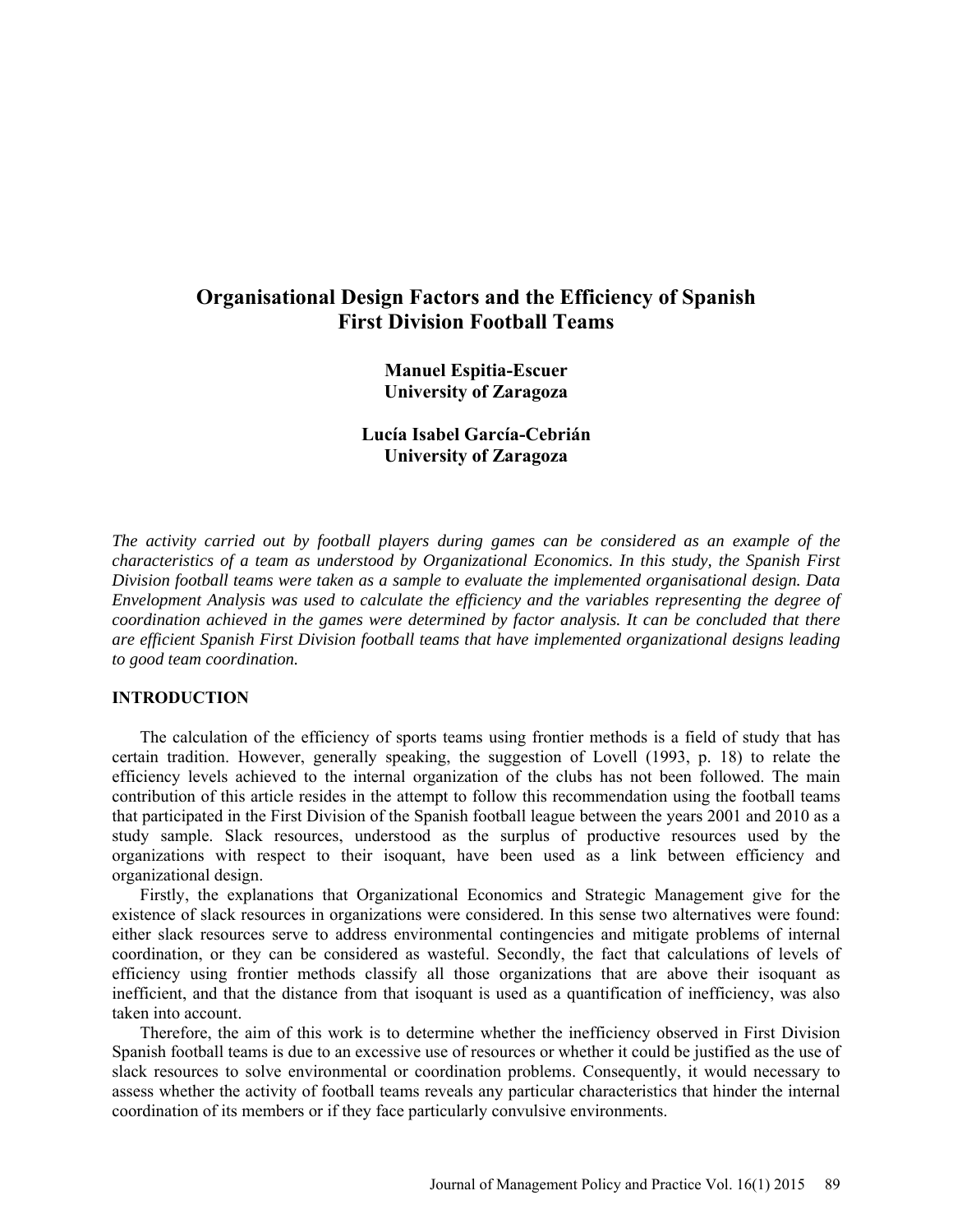Within Organizational Economics, the internal structure qualified as "team" would need a design which can result in the use of slack resources. A team is defined as a group of individuals who have a decision-making capacity and share the same objective, but based on different information. Given the characteristics of a team, it is acknowledged that, leaving to one side the uncertainty caused by random events over which it has no control, the results obtained would improve if all of the team's members shared all the available information. However, this implies an increase in the costs of the process, more specifically, an increase in the costs of coordination and in the time used to that end. The solution to this problem has been described as team design, with one of its alternatives being the establishment of slack resources, which implies a reduction in efficiency.

The representative production function of the activity of a football team can be divided into two distinct phases: the activity before a game and that of the game itself. This paper focuses on the second of these two phases, since this is where the team´s output is produced and, at the same time, it is where there is a greater possibility that the types of problems that slack resources could mitigate would arise.

The frontier method known as Data Envelopment Analysis (DEA) has been used to calculate the efficiency. This method has the advantage that it does not require the production function to be defined, while the classification of any deviation from the frontier as inefficiency is commonly cited as its primary disadvantage. However, for the case dealt with in this paper, and adopting the position that all inefficiency or distance from the isoquant may be due to two different causes (excessive use of resources or the use of resources for resolving problems) and trying to determine which one of these explains the case of First Division Spanish football teams, it may be appropriate to start with an inefficiency value equivalent to the maximum distance from the isoquant. To apply the DEA in the calculation of the efficiency of the football teams, sporting success as represented by the points earned throughout the season was taken as the output variable, and offensive plays made and the number of players used in the competition, were taken as input variables. Next, variables representing the need for coordination during games (plays involving a large number of players and passes, throw-ins and clearances that were received by a teammate) and the absence of coordination (plays involving few players, fouls, cards, passes, throwins and clearances intercepted by the opponent ...) were taken and a factor analysis was performed to group them and facilitate their use in the last part of the article, which consists in a descriptive study using graphs of the relationship between efficiency and coordination for Spanish First Division football teams.

This paper is structured as follows. In the second section the treatment that Organizational Economics and Strategic Management give to slack resources is presented with the aim of justifying an analysis that attempts to determine whether the inefficiency observed in an organization is due to waste or to the need for internal coordination or for solving environment-related problems. In the third section, the principles of Team Theory are translated to the football team´s activity on the field to demonstrate that the coordination and communication problems presented by the theory are present in the sample under study and, consequently, the solution also proposed by Team Theory consisting of the use of slack resources that reduce efficiency, may have been adopted by some football teams. The fourth section lists the methods that DEA provides for calculating the various efficiency concepts and the results obtained for the sample are analyzed. In the fifth section, a descriptive analysis is done to determine whether the organizational design adopted by football teams to coordinate their play and improve communication during games has negatively affected the levels of efficiency achieved. The paper ends with the conclusions.

### **SLACK RESOURCES AND EFFICIENCY**

The classic model of perfect competition predicts that no companies will obtain extraordinary profits and that resources will be allocated efficiently, i.e. only the quantities strictly necessary will be used and in the right combination according to their prices. However, reality frequently contradicts this prediction and the results obtained vary among companies because the hypothesis that underpins the model does not hold. With regard to the assumptions regarding the performance of the companies themselves, the role played by managers is more complex than that foreseen by Classical Economic Theory, according to which the task of management is limited to the decision regarding the quantity of product to be produced depending on the prevailing market price.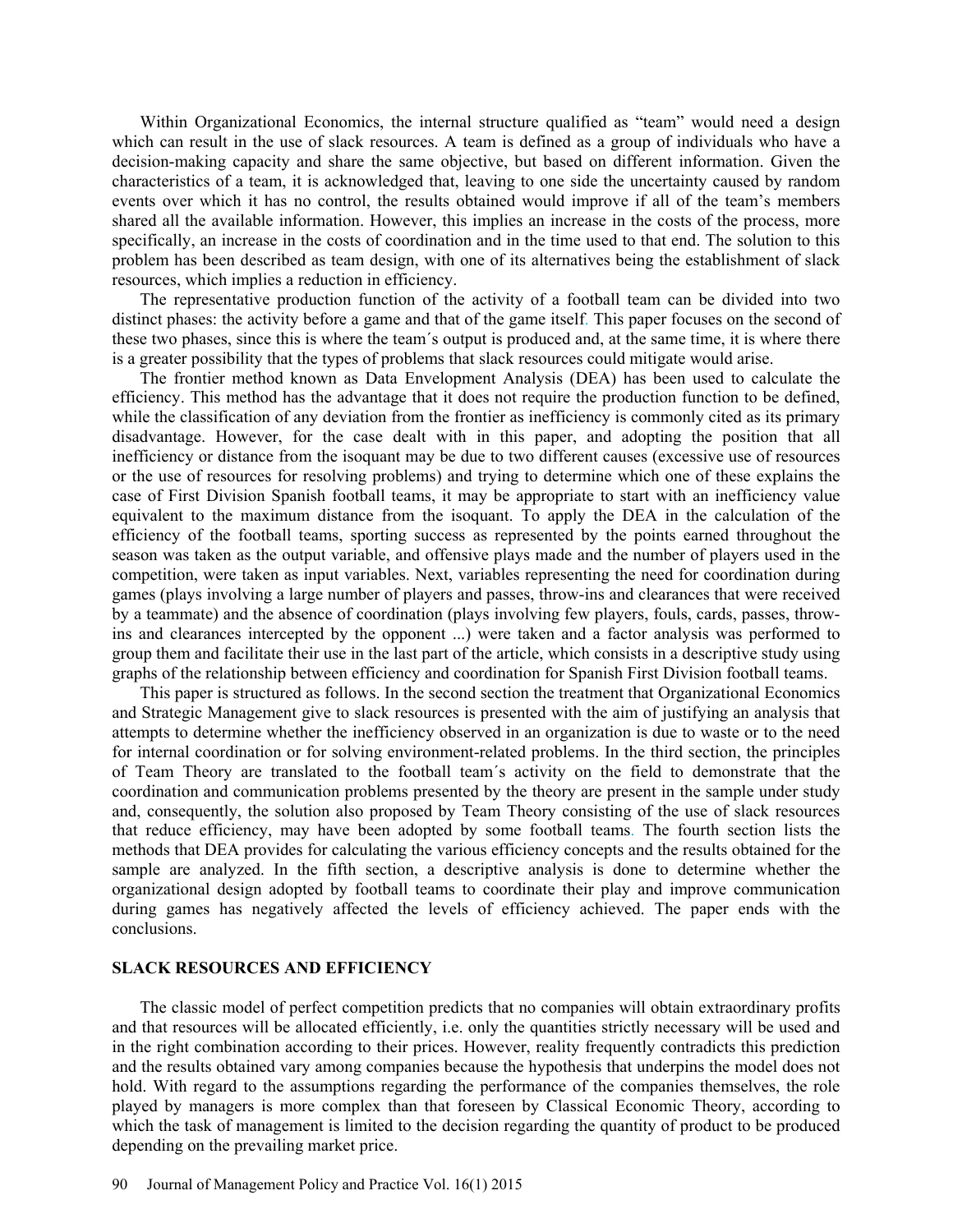The recognition of the role played by managers in the allocation of resources has given rise to different streams of research. Thus, according Stoelhorst and van Raaij (2004), Organizational Economics tries to answer the question of why firms exist and why they adopt the scale and scope they do, using the coordination of economic activity as an explanation, while Strategic Management focuses on the sources of competitive advantage that explain the differences in the results among companies.

On the other hand, Leibenstein (1966) distinguishes between allocative efficiency and what the author calls "X-Efficiency". According to his view, allocative inefficiency measures only the impact of price distortions and quantities due, for example, to welfare losses caused by monopolies, restrictions on international trade, the existence of subsidies or publicly owned companies, but always under the assumption that all companies buy and use their resources efficiently. This internal efficiency is what Leibenstein (1966) called "X-Efficiency" and would be related to the allocation of managers in the companies, a very important aspect taking into account that they determine not only their own productivity but also that of their subordinates. For Leibenstein (1966) the three main determinants of Xefficiency are intra-company motivation, for example via wages, external motivation due to competition or the imitation by other companies and the proper use of existing knowledge.

Ultimately, the conclusion could be that the internal complexity of companies and the consequent activity of its managers would explain why inefficiencies in the allocation of resources occur. These inefficiencies are understood as the holding of surplus resources in amounts greater than those predicted by Economic Theory or, in the words of Kerschbamer and Tournas (2003), the reason why companies are situated above the isoquant.

These surplus resources are what in literature are known as slack resources, which have been defined in various ways. Cyert and March (1963, p. 36) indicate that the slack "consists in payments to members of the coalition in excess of what is required to maintain the organization" and state that their existence is due to imperfections in the markets for resources. Bourgeois (1981, page 29) defines slack resources as a "Cushion of excess resources available in an organization that will either solve many organizational problems or facilitate the pursuit of goals outside the realm of those dictated by optimization principles". Although, according to these definitions, slack resources are necessary for the survival of organizations, in the literature there is no consensus as to the effects slack resources have on business performance. While some authors suggest a positive relationship between these two variables, others suggest a negative one. Among the former, Penrose (1959, p. 67) considers that the existence of resources that are not fully utilized in current operations are an incentive for companies to find alternative uses for them and employ them in expansion. The work of Cyert and March (1963, page 38) can also be included within this group; for them slack resources absorb a substantial part of the variability of the environment and play a role in stabilization and adaptation thereby allowing organizations to survive under adverse conditions. On the contrary, Jensen (1986) argues that in those companies where there is a cash flow higher than strictly necessary to finance projects with a positive net present value, managers have incentives to invest inefficiently for the organization, since the cash flow may be used to increase the size of the company as a means of increasing management power and remuneration. Bourgeois (1981) shows that in some cases the slack is treated as a means to ensure the success of the organization while in others it is treated as the equivalent of inefficiency. Given this discrepancy, the author suggests that the relationship between slack and the success of organizations has an inverted U shape, since it is good up to a certain point and from there on it is negative, i.e., the absence of slack is as detrimental to the company as is the presence of too many slack resources.

This lack of consensus has been noted in the literature. Daniel et al. (2004) performed a meta-analysis with the aim of finding a generally applicable relationship between slack resources and performance. They point out that the discrepancies in the conclusions of the previous studies may be because the performance variables proposed have been very diverse and that the influence the slack has on the results depends on the type of slack under consideration.

Regarding the first source of the differences on the effects of slack resources indicated, Wefald et al. (2010) indicate that it may be due to the fact that besides the financial results of the companies, as in Daniel et al. (2004), slack has also been linked to innovation, internal efficiency, organizational structure, risk and knowledge management. Furthermore, both Daniel et al. (2004) and Wefald et al. (2010) agree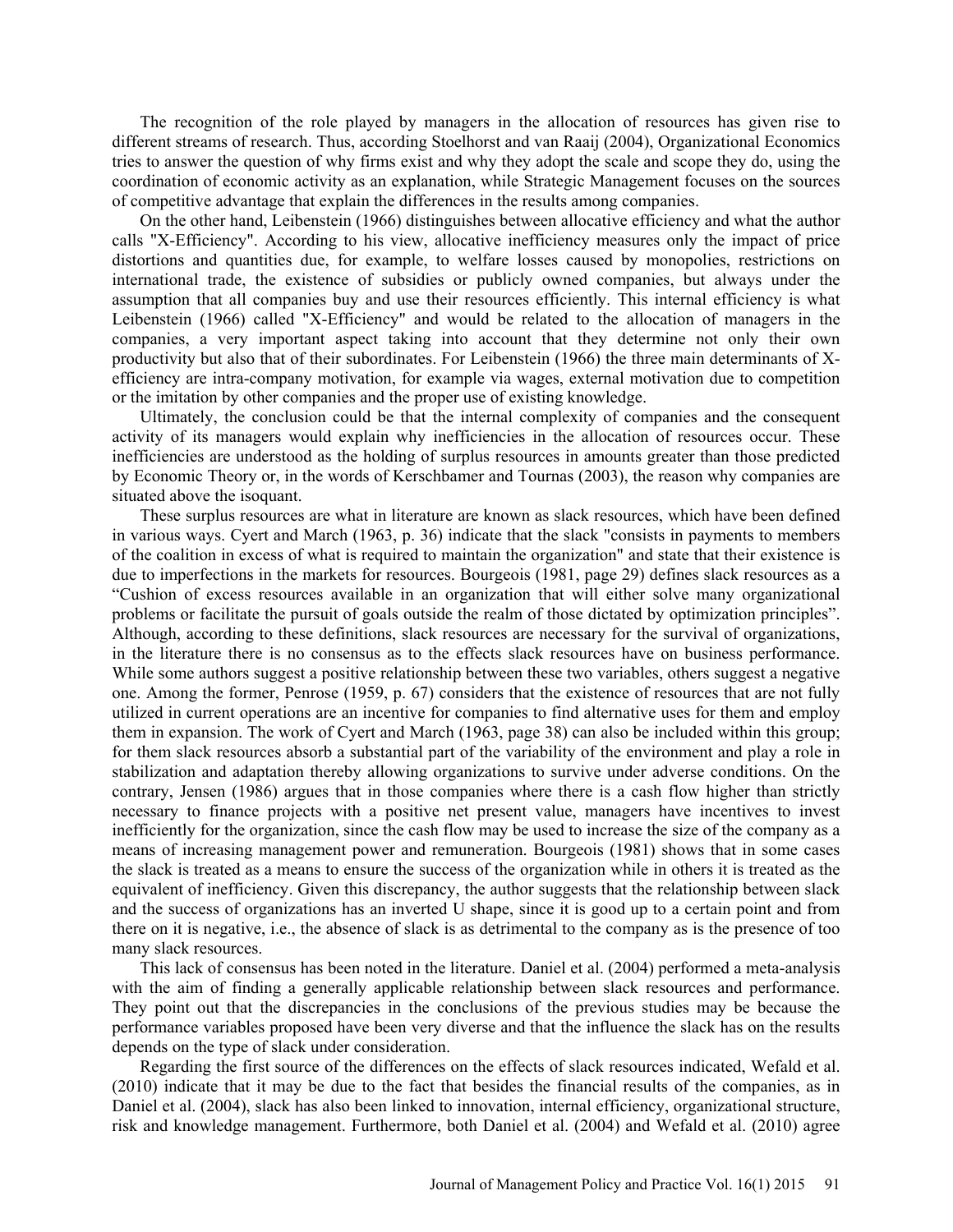that research on the relationship between slack and performance should take into account the industry type.

Regarding the different types of slack, Bourgeois and Singh (1983) distinguish between available, recoverable and potential slack and Singh (1986) differentiates between absorbed and unabsorbed slack. In this respect, when analyzing the relationship between the success of an organization and the assumed risk, Singh (1986) takes into account the possibility that different types of slack cause different effects and verifies that good results are directly related to slack, both absorbed and unabsorbed. In addition, he also tests the indirect relationships between these two variables: on one hand, better results are related with greater absorbed slack, which in turn is linked to greater assumed risk; on the other hand, business success increases decentralization and decentralization decreases with unabsorbed slack.

Different functions are attributed to slack resources in the literature. According to Bourgeois (1981), slack plays two fundamental roles: resolving problems within the organization and the adapting to changing environments. Within the consideration of using slack resources for the resolution of internal problems, this author considers that slack plays the role of an incentive, a resource for problem solving and a buffer. In the latter case, Bourgeois (1981) cites that Galbraith (1973, page 15) acknowledges, "The creation of slack resources, through reduced performance levels, reduces the amount of information that must be processed during task execution and prevents the overloading of hierarchical channels." Nevertheless, there are authors that acknowledge an additional function with negative effects for organizations. Wefald et al. (2010) distinguish between two different theoretical approaches to explain the existence of slack. The first one, aligned with the ideas of Bourgeois (1981), considers that maintaining slack resources is beneficial because managers have them available to attend unexpected demand or to cope with fluctuations in the availability of key materials; in short, slack resources would be useful in situations of uncertainty. The other school of thought suggests that slack in the form of unproductive capacity or unnecessary capital expenditure increases the organization´s costs and yields poorer performance. In summary, we can adopt the view of Daniel et al. (2004): slack resources can be considered as resources to be used to cope in an unpredictable environment or for internal coordination purposes in complex organizations, or they may be construed as a misallocation of inputs or wastage.

For this reason, Lovell (1993, p. 18) indicates the need to use the literature on the internal organization of firms to formulate hypotheses concerning variations in efficiency. According to this author, the hierarchy, the principal-agent relationship and incentives are relevant when measuring the performance of the producers. Furthermore, Organizational Economics and Strategic Management literature also takes into account the differences in efficiency as an explanation for the differences between companies. Stoelhorst and van Raaij (2004) provide a unifying framework of business management theories that explains the differences in firm performance. They conclude there are five sources of differences that can be considered and one of them is precisely the difference in the efficiency of the business processes<sup>1</sup>. Moreover, among the theories that Stoelhorst and van Raaij (2004)<sup>2</sup> put forth, those which correspond with the Chicago School and the Positioning school specifically cite the differences in efficiency as the reason for the existence of large firms with extraordinary profits in the case of the first and for competitive advantages in the second. Furthermore, according to the Resourcebased school, and by extension, the Competence-based school, differences in performance may be attributed to the use of different combinations of productive resources, which would be related to the level of efficiency achieved.

In short, following the ideas of Daniel et al. (2004), managers of organizations strive to achieve a balance between efficiency and holding the surplus resources that enable them to react to unexpected environmental threats or opportunities.

In this paper, the games played by Spanish First Division football teams will be taken as a study sample to apply the recommendation of Lovell (1993, p. 18) which consists in relating the results of the calculation of efficiency with the theories concerning the internal organization of firms. In other words, the present article will analyze whether the use of excess resources by football teams is due to the improper allocation of inputs or the need for coordination and adaptation to the environment intrinsic to this industry. Since the study sample is restricted the suggestion of Daniel et al. (2004) and Wefald et al. (2010) is followed and the industry to which the organizations belong is taken account when assessing the relationship between slack resources and performance. Furthermore, it would be necessary to know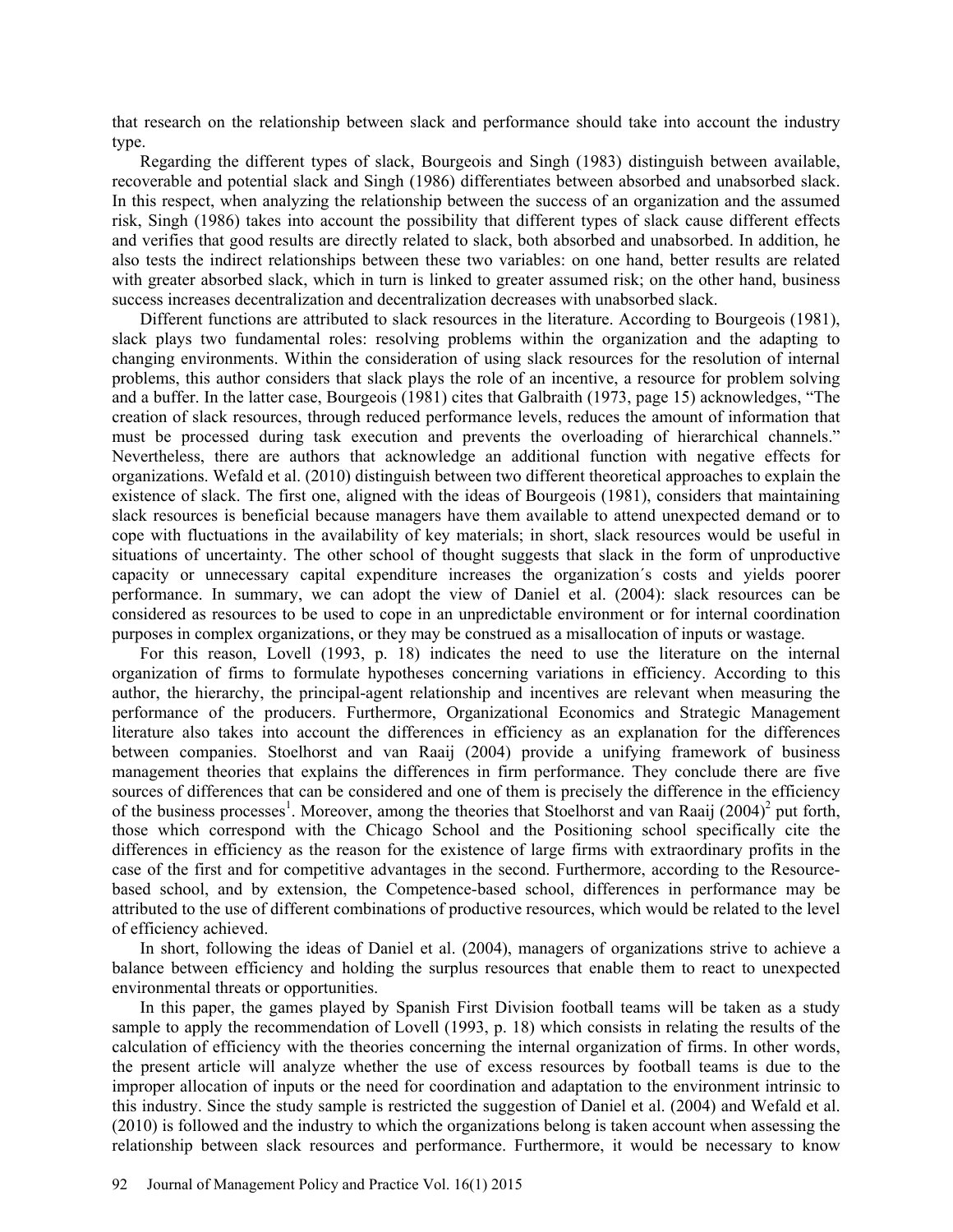whether circumstances that may be qualified as a need for coordination or adaptation to an environment arise during football games. As Jost (2000) and Serra (2001) point out, players interact in a dynamic flow, so that coordination is necessary as each player adapts naturally and immediately to game play. In addition, Team Theory, which focuses on the mechanisms of coordination of the individuals, can provide a theoretical framework for assessing whether the use of slack resources would be justified during football games.

Recent papers are devoted to analyze the relationship between slack resources and some characteristics or decisions taken by firms. Salge and Vera (2013) and Vanacker, Collewaert and Paeleman (2013) study the relationship between slack resources and firm performance. The first of those papers assumes slack resources are necessary to increase learning capabilities which are positively related with performance. The second paper analyses the influence of investors as moderators of the relationship between slack resources and performance. Mousa and Reed (2013) try to give a value to slack resources. Finally, Dosi, Iborra and Safón(2015) and Kim, Cho and Khieu (2014) study the use of slack resources in internationalization and innovation activities, respectively. We could say that the present paper follows this last approach as we try to analyze the possibility and effects of using slack resources in coordination activities by football teams during games.

## **APPLICATION OF ORGANIZATIONAL ECONOMICS TO FOOTBALL TEAMS**

With regards to the productive process of football teams, Schofield (1988), Carmichael and Thomas (1995) and Carmichael, Thomas and Ward (2000) consider a recursive system in which the success of the team depends on the performance of the players during the game. This, in turn, depends on both their abilities and on the work of the coach. Therefore, applying this to football teams, the production function can be considered to consist of two different components, each with its own inputs and outputs:

- Firstly, the players' abilities (sporting talent, physical condition and form, experience, etc.) can be considered together with the work of the coach (work done during training sessions, tactics, line-ups, etc.) as the inputs to a result, which is the team performance during the game, i.e. the offensive and defensive plays against the opposing team.
- Secondly, the offensive and defensive plays (the result of the first component) are taken as inputs that are transformed into success during the games, which can be considered as the output.

Moreover, according to Marschak and Radner (1972, p. 4) a team, as understood by Organizational Economics, consists of various people who perform different tasks, including the collection and communication of information and decision making, but have common interests. The parallel that exists between the characteristics of a football team in the second of the production stages, i.e., during a game, and those of a team as understood by Organizational Economics, can be observed by the activities of its individual members, the existence of common objectives, the influence of the environment on performance, the interdependence between individuals and the solutions proposed to solve the problems derived from the need to co-ordinate. Each of these points will be considered separately.

With regards to the activities of the individuals that make-up a team, as understood by Organizational Economics, attention should first be drawn to the specialization by tasks and, secondly, to the fact that the information available to each of the team's members concerning the environment is different. In the context of football teams, task specialization implies that goalkeepers, fullbacks, midfielders, forwards and the coach are not interchangeable with each other, and they each have distinct tasks assigned to them. In general terms, it is possible to distinguish between the tasks given to the players and the coach: the former interpret and decide the moves to be made during the course of the game on their own account, whilst the latter acts by introducing the relevant changes in the team formation. Furthermore, each player acquires information about the environment during the course of the game (e.g., the goalkeeper and fullbacks with respect to the forwards of the opposing team, and the forwards with respect to the opposition fullbacks), which leads to a situation of information asymmetry.

In the groups that form teams, there is no conflict of interest, and all the team members pursue the same objective (Marschak and Radner, 1972, p. 123ff; Radner, 1972, p. 189). According to Mechtel et al. (2011), a football team is made up of different members who must cooperate to reach a common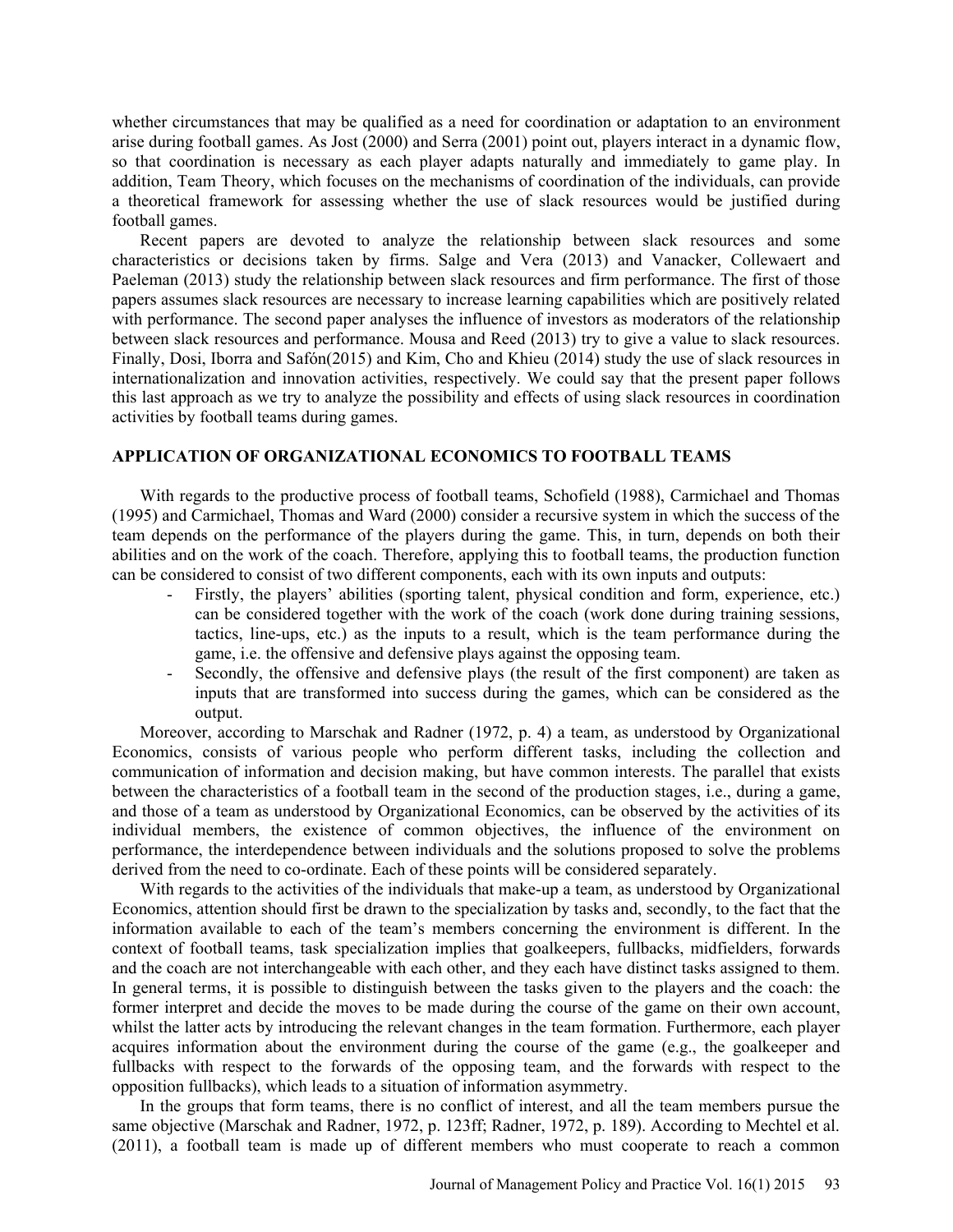objective: to win a football game, although in reality it could be considered a sub-objective of a higher one, which would be to win the league championship in question<sup>3</sup>.

As Marschak and Radner (1972, p. 126) demonstrate in the utility function that they establish for a team, the results depend not only on the decisions of its members, but also on the values taken by the variables outside its control, which, for football teams, could be represented by the performance of the opposing team.

Radner (1972, p. 208ff) and Marschak and Radner (1972, p. 126 y 129ff) emphasize that in a group characterized as a team under the terms of Team Theory, the interdependence among the individuals materializes in the effects that the activity of each individual has on the result obtained by the group as a whole. Therefore, to be able to speak of a team, the synergies among its components must be observable, i.e., the results obtained by the team must be greater than the sum of the results that would be obtained individually by each member acting independently. Furthermore, the activity of each member will be considered as optimum, not only in terms of his individual contribution to the result, but also by taking into account the decisions adopted by the remaining members. This would require, given the asymmetry of information of the environment, an exchange of information, since the overall result of the group improves if more information is exchanged and the coordination of activities of the individuals is improved, even when this means that a higher cost must be borne. For a football game, the existence of synergies cannot be directly evaluated. However, there would appear to be empirical evidence of improved results induced by training sessions and implementing rehearsed plays; examples of this are the national teams, which carry out extensive training stages prior to championships, or the case of teams made-up of players who have not previously played together, which only occurs in charity games<sup>4</sup>. Furthermore, the plays that involve various players are an example of interrelated individual activities and the need for an exchange of information. As for the first of these two aspects, the result of these plays depends as much on the decisions of each individual player as on those taken by the remaining members of the team, and not exclusively on the individual action that culminates the play. With regards to the second aspect, the equivalent of the exchange of information in such plays would be the need for the participants to agree among themselves in some way (through brief communications, mutual understanding or standards of conduct), which in turn would improve the outcome of the play, the result of the game and result of the championship, since each player has better information about the situation of his area of the field. Moreover, as opposed to other games like basketball, a football game cannot be interrupted for an exchange of information between the players, or between the players and the coach, with the aim of preparing the plays to be made. When expressed in economic terms, this circumstance can be interpreted as a very high cost of information exchange on the playing field, so that the use of other mechanisms, such as prior planning and training, becomes fundamental.

According to Organizational Economics, a team is a group of individuals specialized in different tasks and with different information about the environment. The exchange of information and the coordination among the individuals improve the overall team performance. Therefore, the problem faced by the team is what information should be shared and what should be the coordination mechanism. This is the case not because there is a conflict of interest between individuals involved in the negotiation, given that they share a common objective, but rather because the transmission of information that increases the profits by facilitating the coordination of the individuals, has a cost. All of these circumstances are aggravated by the random nature of the exogenous contingencies and the impossibility of predicting them in advance.

To resolve the problems derived from the need for coordination of decision making by independent economic agents, the use of the market mechanism has been suggested, given that this provides efficient results in many areas of the economy. However, the conditions required for the market mechanism to produce desirable results is not present for teams. As a result, it is necessary to establish alternative coordination mechanisms, such as establishing rules, programs or procedures that instruct team members on how to respond to each contingency. For football games, this would involve establishing common tactics developed during the training sessions prior to each game. Similarly, decision centers need to be created; during the games, the captain of the team would fill this role, as would the coach, albeit to a lesser extent, since he can only give instructions during half time based on his perception of the game<sup>5</sup>. Furthermore, if the environment is characterized by great uncertainty and variability, the group will need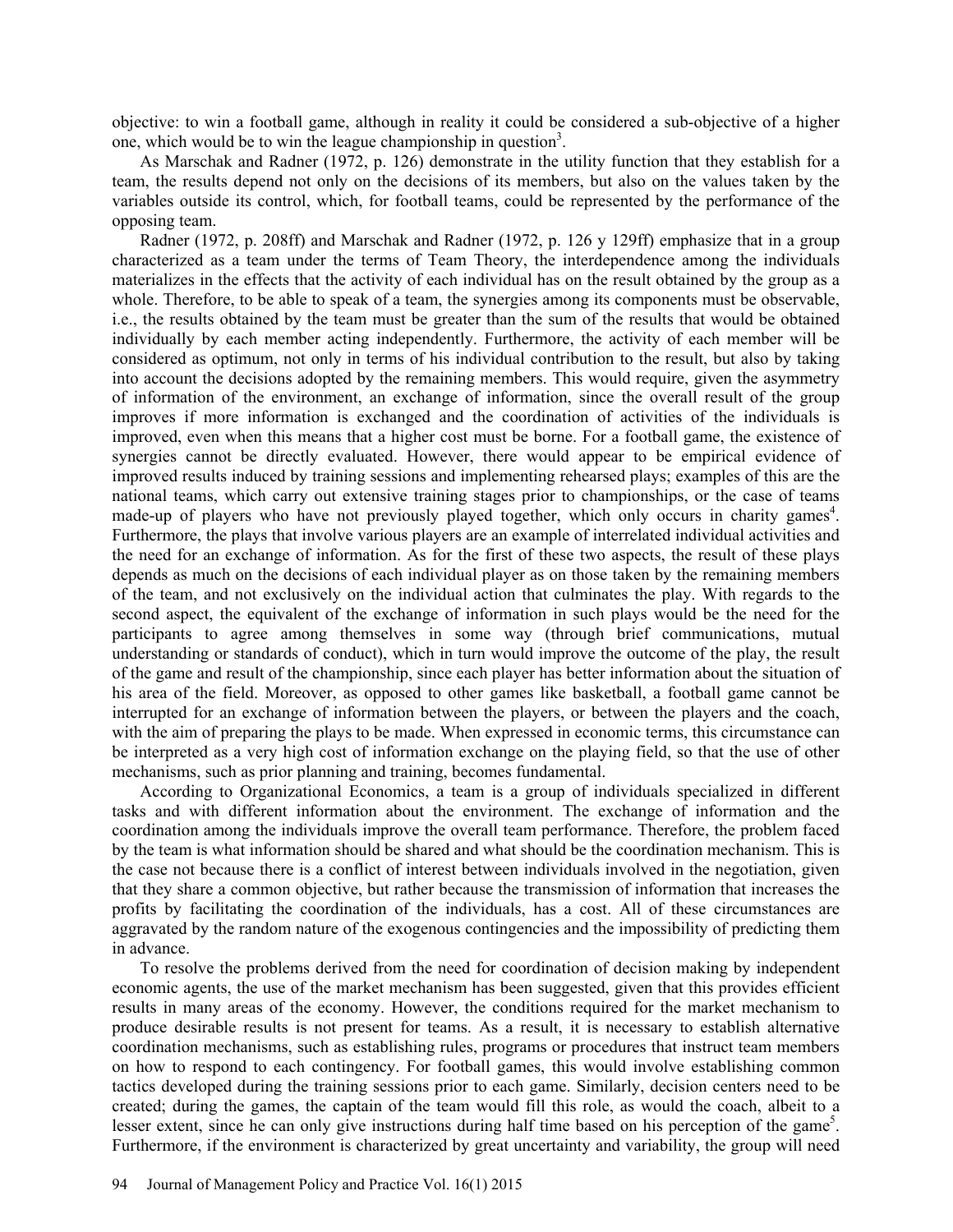to revert to systems implying a high degree of individual judgment. In each game, the circumstances of play vary; for example, the rival team is different, and the condition of the field changes from game to game. Thus, despite the tactics established by the coach and the exchange of information that may take place between players or between the captain and the rest of the team, when making individual plays or participating in a collective play, it is the player himself who decides which activity will be performed.

To cope with all of this, Galbraith (1973) proposes different organizational designs that facilitate the transmission and reception of the information necessary for the coordination task. One of these is the establishment of slack resources, which absorb the impact of unforeseen contingencies but, consequently, allow fewer resources to be dedicated to the anticipation of this contingency and to designing rules or procedures to deal with it. The existence of such resources therefore leads to a reduction in the efficiency of an organization.

Therefore, the premise of this study and its justification could be stated as follows: when performing the second stage of the production process, football teams show the characteristics of teams as defined by Organizational Economics. Consequently, there is a need for coordination that must be solved by an organizational design. But this organizational design can be based, or not, on the use of slack resources, which produces a decrease in efficiency. This statement relates the levels of efficiency reached by the football teams to the organizational design implemented during the game. So, two different situations, with different implications and recommendations, can be observed:

- *Situation 1: Highly efficient teams have fewer coordination problems and that the inefficient ones do no not implement an organizational design that leads to coordination among its members.* 

It follows that the former have implemented an internal design that achieves the coordination of, and communication between individuals during the game without using slack resources. In this case, the inefficiency observed in the other teams could be classified as a waste of resources. The recommendation for the inefficient teams is that it would be possible to achieve a higher level of output from the same allocation of resources by changing the organizational design until it is similar to that of teams with higher levels of efficiency.

- *Situation 2: The most efficient teams are found to have coordination problems and the rest do not.* One might conclude that the inefficient ones are inefficient because they have resorted to the use of slack resources to achieve the necessary coordination among the individuals during a game. This case would indicate a situation that would justify the existence of slack resources by the improved coordination and communication among the players during the games, and the teams could choose between organizational designs that enhance the coordination of individuals and others that allow it to reach high levels of efficiency.

Since the purpose of this study is not hypothesis testing but the analysis of which of the possible relationships between coordination and efficiency is shown in Spanish First Division soccer teams, regressions relating the two variables are not estimated, but a graphical representation is used to draw conclusions. These graphs consist of coordinate axes with values representative of the coordination and efficiency for each unit in the sample. Therefore, the first of the two above scenarios would lead to a concentration of observations in the quadrant of both high efficiency and high coordination values, and the other concentration of points in the quadrant representing low values for both variables. By contrast, the graph for the second situation would show a concentration of units in the quadrant representing high efficiency and low coordination and another cloud of points in the opposite quadrant.

### **EFFICIENCY OF PROFESSIONAL SPANISH FIRST DIVISION FOOTBALL TEAMS**

The high cost of information exchange during football games means that the presence of slack resources would be more justified here than in other activities. Consequently, the classification of a football team as efficient in a given competition cannot be based on theoretical standards or on averages that use data from other industries as a reference; rather, it must be based on the values that reflect the activity of football teams with similar characteristics. Thus, a possible excess use of resources can be evaluated and, consequently, whether or not the organizational design adopted is appropriate, taking into account the restrictions imposed by the rules of the game itself or any other circumstances that affect all football teams in the course of the game. Frontier functions may be especially appropriate as a tool to use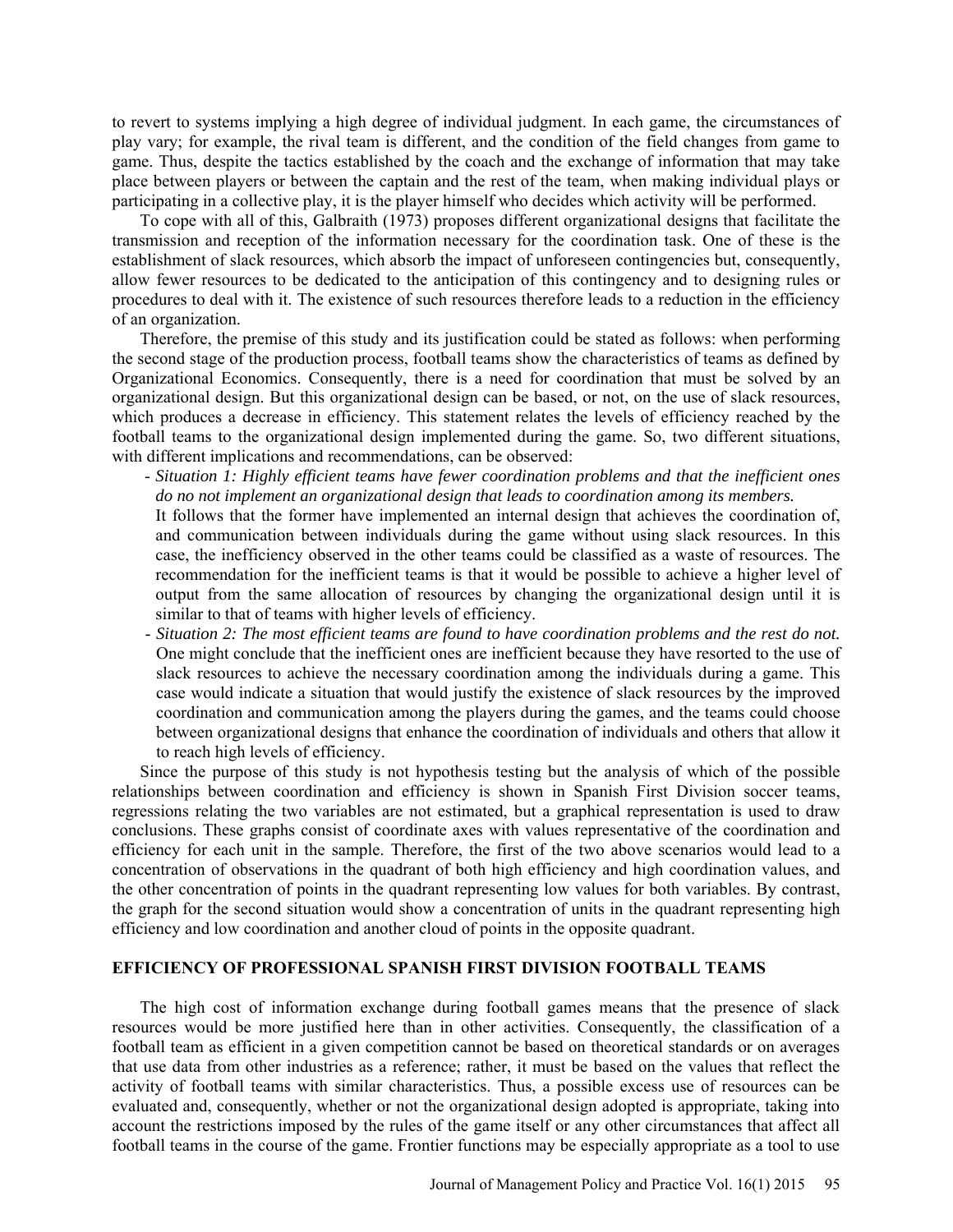for calculating efficiency for the case in question, since they calculate the efficiency of one unit in comparison to the values of the production activity of a sample that is as homogenous as possible.

Frontier functions measure efficiency with respect to the best observations and correspond to optimization processes. There are a number of different approaches within these types of models, which have been summarized in Førsund, Lovell and Schmidt (1980). In the empirical section of this paper, we will employ deterministic non-parametric frontiers, also known as Data Envelopment Analysis (DEA). These types of models do not establish a specific functional form for the frontier, but they are formed through linear programming techniques, such as the envelopment of the observed values. Companies on a frontier established in this way are classified as efficient. As Farrell (1957) indicates, the most significant aspect of this method is not the graphical representation of the isoquant, but the mathematical formulation via a linear programming problem such as the following:

P.1. 
$$
\begin{aligned}\n\text{Min } \lambda_{1i} \\
\text{s.t.} \quad &u \leq z \text{ U} \\
&\lambda_{1i} x \geq z \text{ X} \\
&z \in R_{+}^{k}\n\end{aligned}
$$

where  $\lambda_{1i}$  is the total technical efficiency index considering an orientation towards the input (which means that a unit is technically efficient if it is not possible to reduce the use of one of its factors without increasing the use of any other resource or without reducing the amount of any product) and constant returns to scale, u is the vector that represents the amounts of the m products produced by the company, U is the k.m matrix representing the amount of m products for k companies in the sample, x is the amount of the n production factors used by the company whose efficiency is being measured, X is the k.n matrix of the amounts of the n production factors used by the companies in the sample, and z is a vector of parameters that determines efficient combinations of factors and products against which the efficiency of the organization being analyzed is evaluated. When  $\lambda_{1i} = 1$ , the company being analyzed lies on the isoquant and it is impossible to obtain its production vector with a radial reduction of all its resources.

Since the aim of the analysis is not only to identify those Spanish First Division football teams that efficiently utilize their resources on the playing field, but also to establish the relationship between efficiency and organizational design by analyzing whether the inefficiencies detected are due to the use of slack resources for coordination purposes or due to waste, inefficiency should be classified as all deviations from the frontier, which is what the DEA does. On the other hand, the efficiency ratio values are used as a variable to be explained in a further analysis.

As stated by Lovell (1993, p. 53), a 2-step procedure can be used to explain the factors that influence the efficiency of a business sample in the following manner: first, the efficiency values of the sample under consideration are calculated, and then a regression is estimated whose dependent variable is the efficiency value calculated in the previous stage. However, according to this author, the inconvenience of this method is that the efficiency variable values are bounded, which means that they need to be transformed, or the appropriate econometric techniques applied, before being used as a dependent variable in a regression. Tortosa-Ausina (2003) recommends the use of Tobit regressions, and this is the procedure followed by Drake and Simper (2003) to explain the differences in the efficiency achieved by the police in different parts of England and Wales. However, De Borger and Kerstens (1996) calculate the efficiency of local Belgian governments using various models and limit the use of the Tobit regression to those cases where efficiency values come from bounded models, and use an OLS estimate for the rest. This is why a method for calculating the efficiency that yields unbounded values was chosen; that being the modified version of the DEA proposed by Andersen and Petersen (1993), which allows for the calculation of the value known as super efficiency. The efficiency values obtained by this modified version do not have a maximum value equal to unity, as in the traditional DEA, so they can be used at a later stage of analysis without the problems that arise from using a bounded dependent variable. Using a modified Data Envelopment Analysis with a view to using a regression appears in Lovell, Walters and Wood (1994).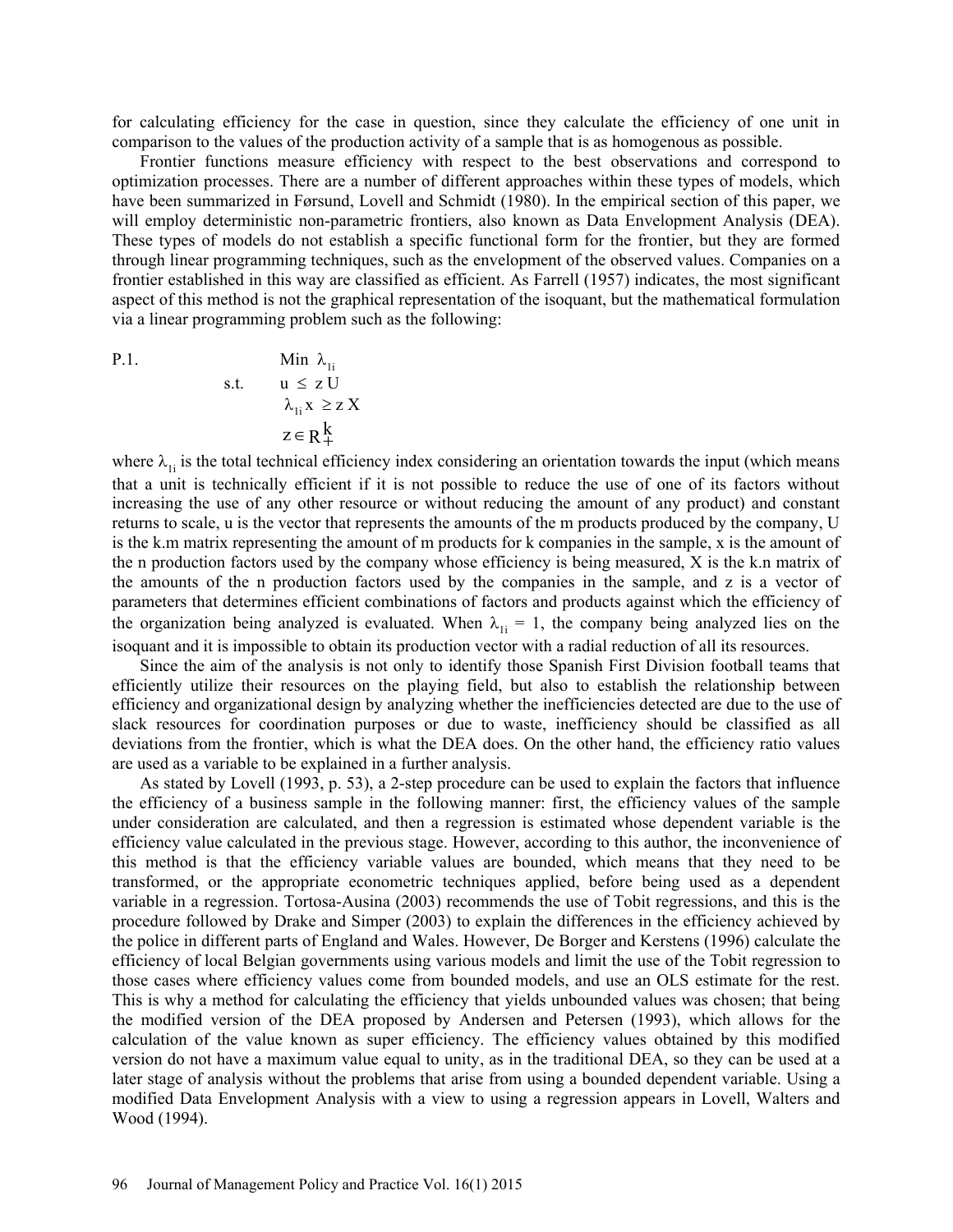The Andersen and Petersen (1993) modified version of the DEA allows for discrimination and differentiation among the different efficient units and, if constant returns to scale are assumed, consists in solving the following linear programming problem for them:

$$
P.2
$$

P.2. Min 
$$
\lambda_i^*
$$
  
s.t.  $u \le z U^*$   
 $\lambda_i^* x \ge z X^*$   
 $z \in R_{+}^{k-1}$ 

where u is the vector representing the quantities of the m products made by the efficient company under analysis, U\* is the matrix of range (k-1).m, representing the quantities of the m products for the companies considered in the sample, and for which the one under analysis is excluded, x is the amount of n productive factors used by the company whose efficiency is being measured,  $X^*$  is the matrix of range (k-1).n of the quantities of the n inputs used by the companies in the sample, excluding the company being studied, and z is a vector of intensity parameters that determine the combinations of factors and products that are efficient, i.e. that are situated on the isoquant and serve as a reference for the calculation of the efficiency of the organization under study. Since the reassessed efficient unit is not included in the reference sample of this problem, the super efficiency value, which is the ratio  $\lambda_i^*$ , can take on values greater than one. Thus, the efficient units now have a different efficiency value where, obviously, the higher the value, the more efficient the company can be considered to be. The interpretation of  $\lambda_i^*$ , according to Andersen and Petersen (1993), is the proportion by which the amount of productive resources could be increased and the company analyzed still be considered efficient.

To measure the efficiency using Data Envelopment Analysis, the variables and resources considered as possibly being representative of the product have to be determined. The analysis undertaken in this study is centered on the second of the previously mentioned components of the production function, and the choice of variables closely follows the proposals of Espitia-Escuer and García-Cebrián (2004, 2006 and 2008) who also analyzed the efficiency and productivity of Spanish First Division football teams. In our study, success in the competition is considered the output variable, whilst those variables representing offensive play and the performance of the players is considered input.

Regarding the measurement of output as success in the competition, Dawson, Dobson and Gerrard (2000) indicate that a draw is a common game result, and the League rules allow for this result, with no obligation to find a way of determining a winner or loser for each game. Therefore, they consider the number of points accumulated during a season as a variable that conveniently measures a football team's results, since its calculation includes the three possible results of a game (win, lose or draw), and each result is rewarded with a different number of points. This study does not consider the number of goals scored as an output variable, because a team´s final standing in the league depends not on this, but on the difference between goals scored and goals conceded.

As variables representative of offensive play, we considered the number of offensive plays, the number of minutes during which the teams had possession of the ball and the number of shots and headers. The decision of not include defensive moves as input is due to the fact that all teams have to play against each other twice in the Spanish First Division, so the influence of the opposition can considered to be homogenous throughout the sample. In addition, following Espitia-Escuer and García-Cebrián (2010), offensive plays are considered to produce sporting success, i.e., they contribute to obtaining the output of the organizations studied, while defensive plays are aimed at adapting to the environment and, therefore, do not qualify as resources that enter into the production process of football teams.

In addition, the human factor is a production resource present in all activities, so we have also included the number of players as part of the input that characterizes the second part of the production function of a football team. The justification for using the number of players without differentiating between them by their characteristics can again be found in Espitia-Escuer and García-Cebrián (2010), where the authors state that the differences between the individuals is one of the reasons why different levels of efficiency are observed among organizations.

The period taken for this study is the seasons between 2001 and 2010 and the data used was provided by Opta Sports. Values of global technical efficiency and super efficiency are calculated by taking the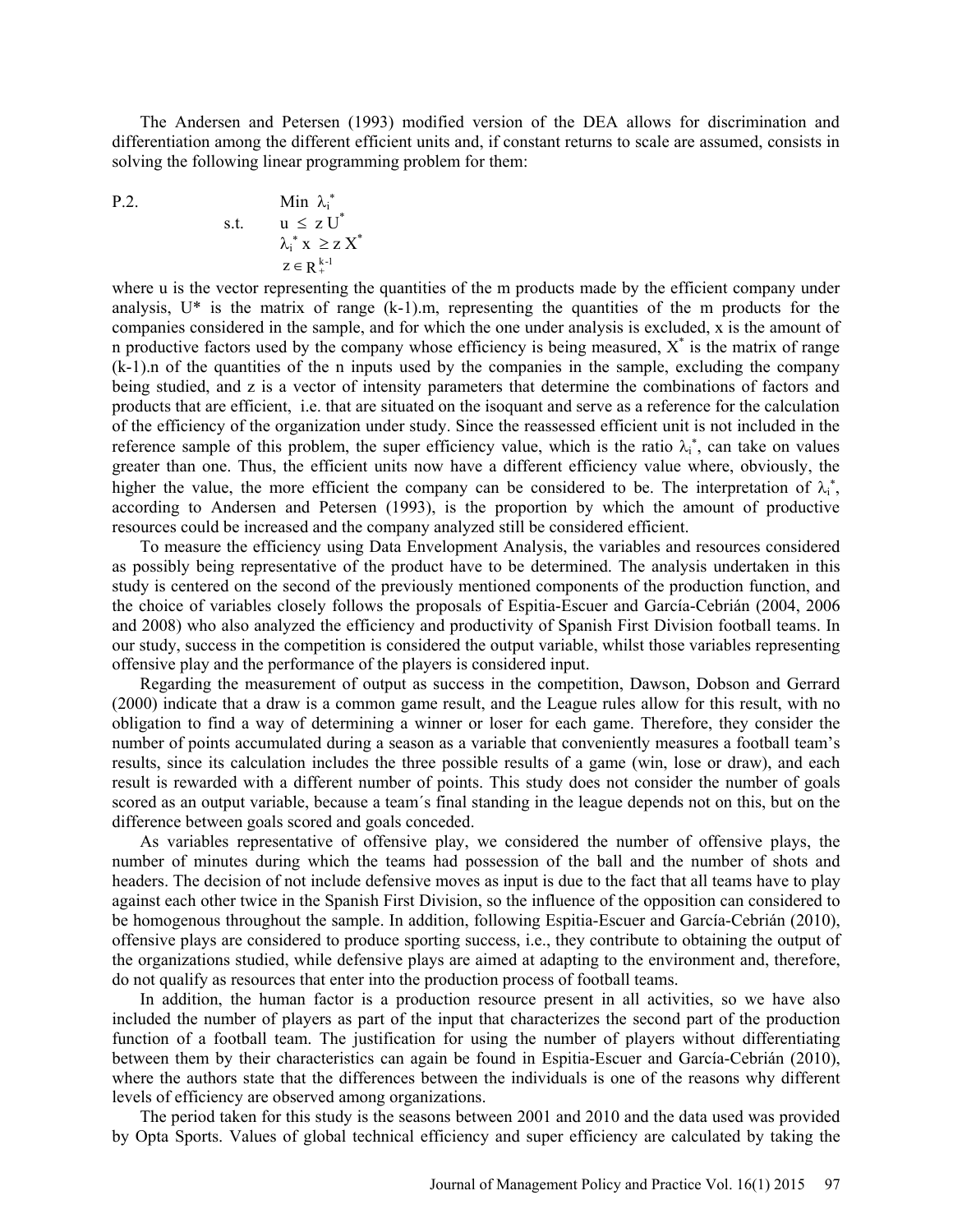data for each of the Spanish First Division football teams individually in each of these seasons. A summary of the results is in Tables 1 and 2.

|                           | <b>Total technical efficiency</b> | <b>Super efficiency</b> |
|---------------------------|-----------------------------------|-------------------------|
| <b>Maximum</b>            | .0000                             | 1 3360                  |
| <b>Minimum</b>            | 0 3 7 1 5                         | 0.3715                  |
| Average                   | 0.7526                            | 0.7655                  |
| <b>Standard Deviation</b> | 0.1555                            | 0.1803                  |

# **TABLE 1 DESCRIPTIVE STATISTICS OF THE EFFICIENCY VALUES OBTAINED**

The data presented in Table 1 show that the average total technical efficiency and super efficiency are similar for the sample studied, but the results for super efficiency show a somewhat greater dispersion as the efficient units have values greater than unity. Moreover, the reason that the minimum value is identical for both is due to the fact the only difference in the values obtained is shown for the efficient units.

# **EXPLANATORY FACTORS FOR EFFICIENCY AND THEIR RELATIONSHIP TO FOOTBALL TEAM ORGANISATIONAL DESIGN**

To detect whether the inefficient use of resources by football teams in developing their game is due to the use of slack resources as a solution to the problems of organizational design or due to waste, a factor analysis was performed as a first step. This takes a comprehensive set of actions as explanatory variables which indicate a high degree of coordination among team members on the field of play (such as good passes, goal kicks and clearances that reach a team-mate or plays involving a large number of players). Conversely, it also considers those reflecting poor coordination (e.g., a loss of possession, substitutions, made, poor passing, goal kicks and clearances that reach an opponent or plays in which few players participate). All of these variables have been taken for the span of the study, i.e. for the seasons between 2001 and 2010.

After eliminating all those variables with a high correlation, the factor analysis determined that the explanatory variables to be considered in the study are those shown in Table 3. Of these, the variables considered as indicative of coordination among team members are plays involving 7, 8 or 9 players. The variables proposed as indicative of poor team coordination are fouls committed, yellow and red cards received and play involving 1, 2 or 3 players.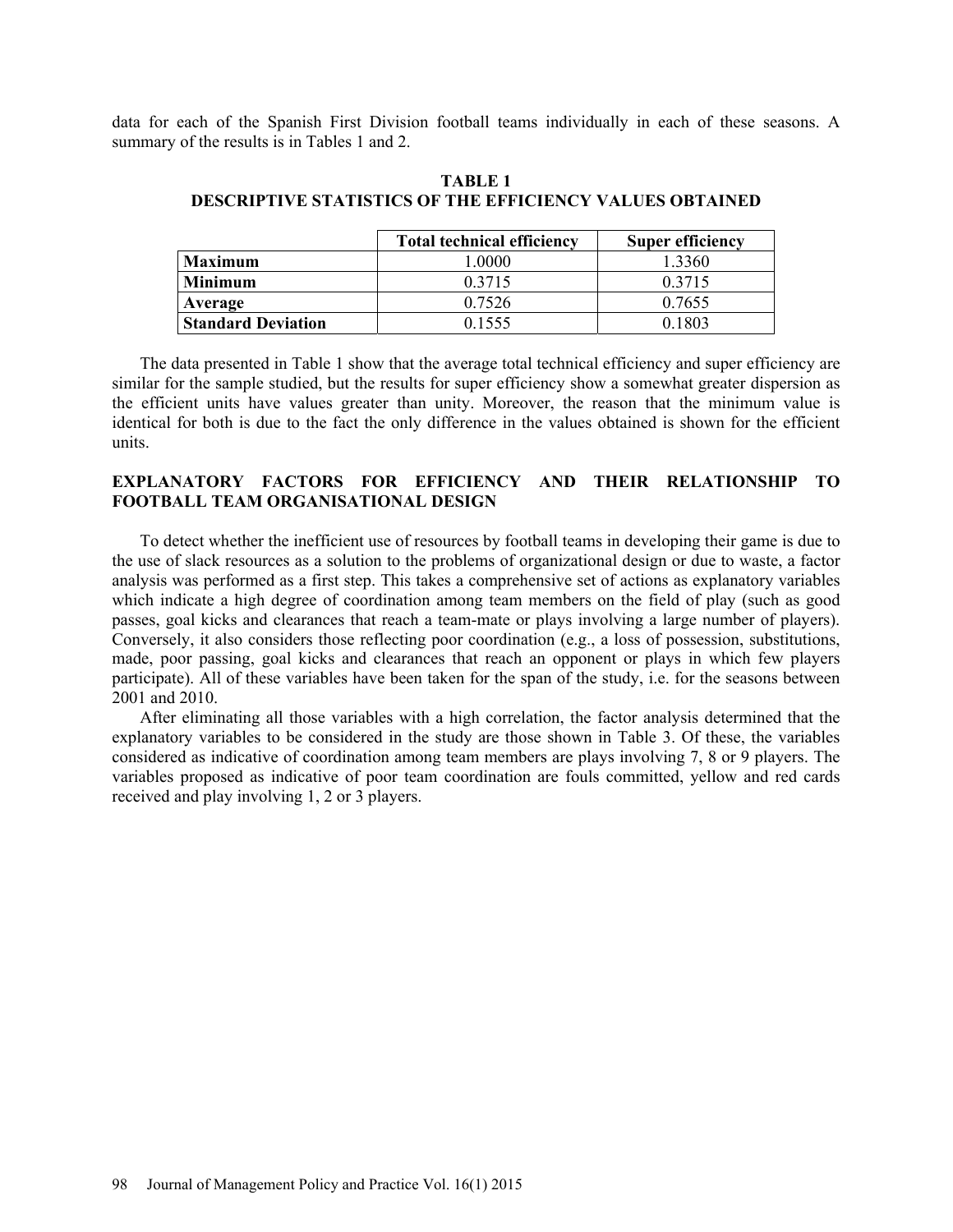| <b>Season</b> | <b>Team</b>     | <b>Super efficiency</b> |  |
|---------------|-----------------|-------------------------|--|
| 2001/2002     | Valencia        | 1.1632                  |  |
| 2002/2003     | Madrid          | 1.0191                  |  |
| 2002/2003     | Real Sociedad   | 1.1268                  |  |
| 2003/2004     | Deportivo       | 1.1436                  |  |
| 2003/2004     | Valencia        | 1.1678                  |  |
| 2004/2005     | Barcelona       | 1.0904                  |  |
| 2004/2005     | Madrid          | 1.1651                  |  |
| 2005/2006     | Barcelona       | 1.1149                  |  |
| 2005/2006     | Osasuna         | 1.1103                  |  |
| 2006/2007     | Barcelona       | 1.1364                  |  |
| 2006/2007     | Madrid          | 1.0856                  |  |
| 2006/2007     | Sevilla         | 1.0192                  |  |
| 2006/2007     | Valencia        | 1.0045                  |  |
| 2007/2008     | Madrid          | 1.0922                  |  |
| 2007/2008     | Villarreal      | 1.1173                  |  |
| 2008/2009     | Atlético Madrid | 1.0224                  |  |
| 2008/2009     | Barcelona       | 1.1584                  |  |
| 2008/2009     | Madrid          | 1.0693                  |  |
| 2008/2009     | Villarreal      | 1.0406                  |  |
| 2009/2010     | Barcelona       | 1.3360                  |  |
| 2009/2010     | Madrid          | 1.1447                  |  |

**TABLE 2 SUPEREFFICIENCY VALUES OBTAINED BY THE EFFICIENT FOOTBALL TEAMS** 

Table 2 shows the super efficiency values for teams considered efficient in each one of the seasons studied. The team with the highest super efficiency value is Barcelona in the 2009/2010 season, which is also reflected in Table 1.

Principal component analysis was used as an extraction method in the factor analysis performed and Varimax with Kaiser Normalization was used as a rotation method. The results grouped the explanatory variables in four factors, also shown in Table 3. The first represents the coordination of the team during games, as it is composed of all the variables that reflect this situation with a positive weighting. The variables for the second factor indicate poor coordination among the players; they all have a positive weighting. Therefore, this second factor is considered to represent a lack of coordination in football teams. The factor analysis revealed a third factor that consists of the number of fouls committed. There was also a fourth factor consisting of the number of cards received, which could be interpreted as a lack of sportsmanship for the team. However, since the variables that compose them had been characterized as being representative of poor coordination, the reasoning to explain the relationship that these factors may have with efficiency is similar to that followed for the factor representing the lack of coordination.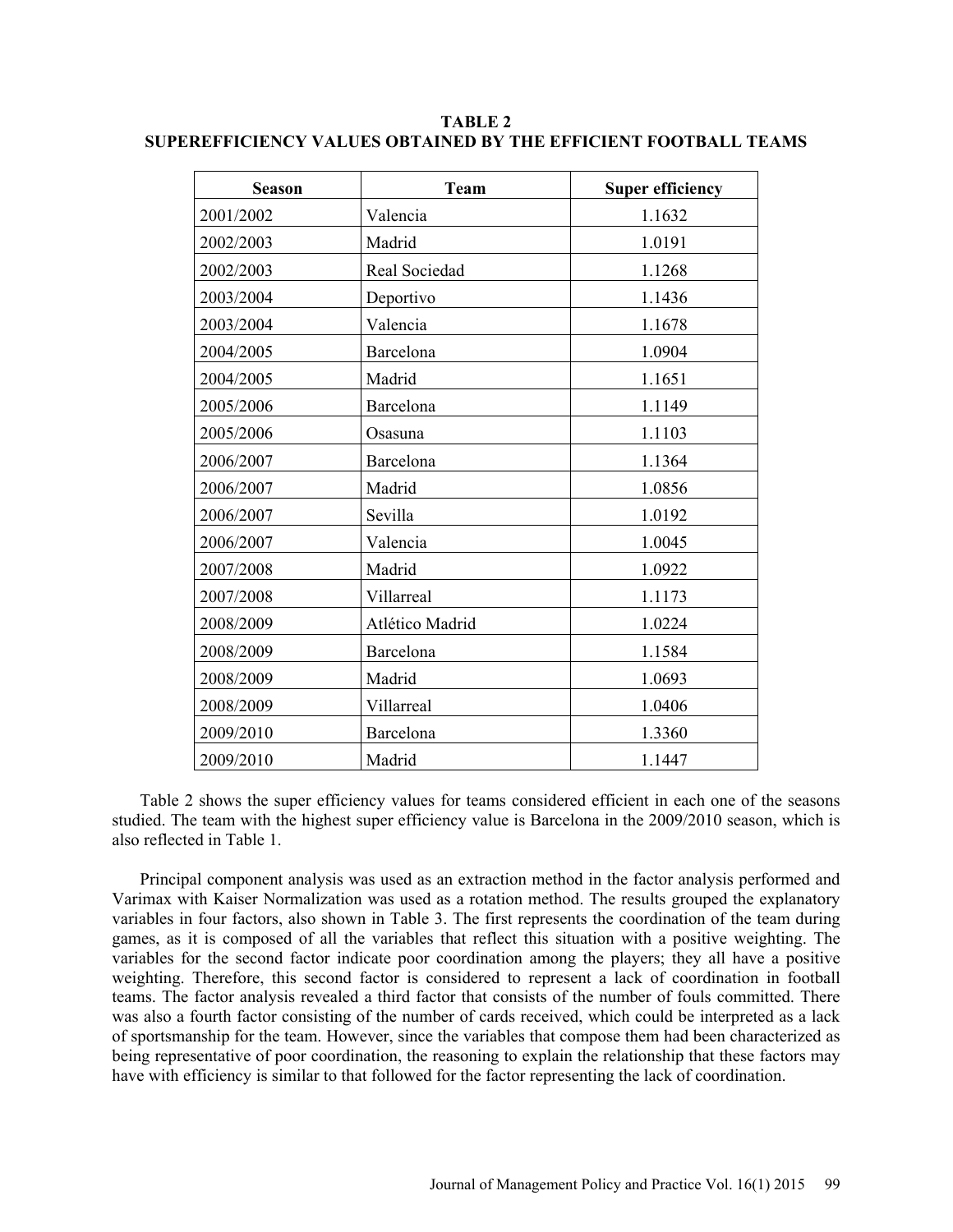|                        | <b>Factor 1</b><br>Coordination | <b>Factor 2</b><br>Lack of<br>coordination | <b>Factor 3</b><br><b>Fouls</b><br>committed | <b>Factor 4</b><br><b>Cards received</b> |
|------------------------|---------------------------------|--------------------------------------------|----------------------------------------------|------------------------------------------|
| 7 players              | 0.95                            |                                            |                                              |                                          |
| 8 players              | 0.94                            |                                            |                                              |                                          |
| 9 players              | 0.93                            |                                            |                                              |                                          |
| 1 player               |                                 | 0.81                                       |                                              |                                          |
| 2 players              |                                 | 0.92                                       |                                              |                                          |
| 3 players              |                                 | 0.90                                       |                                              |                                          |
| <b>Fouls committed</b> |                                 |                                            | $-0.91$                                      |                                          |
| <b>Yellow cards</b>    |                                 |                                            |                                              | 0.74                                     |
| <b>Red cards</b>       |                                 |                                            |                                              | 0.59                                     |

**TABLE 3 RESULTS OF THE ROTATED COMPONENT MATRIX** 

The aim of this study was not to verify a theoretical hypothesis, but to determine if the inefficiency of the football teams in the sample could be explained by the implementation of an organizational design that achieves the coordination of the players on the field through the use slack resources. To determine this, the relationships between the four factors that, according to the results obtained capture the explanatory variables of the degree of coordination between players during the games and the efficiency ratios achieved by Spanish First Division football teams, have been plotted. To ensure that the comparisons are coherent, both the efficiency and factor analysis results were obtained by considering the information from each one of the seasons separately. Both total technical efficiency and super efficiency were taken as efficiency variables. The ratios for the latter are not bounded, so there is a possibility that for this variable the graphs will show a stronger relationship between efficiency and coordination than for the values of global technical efficiency.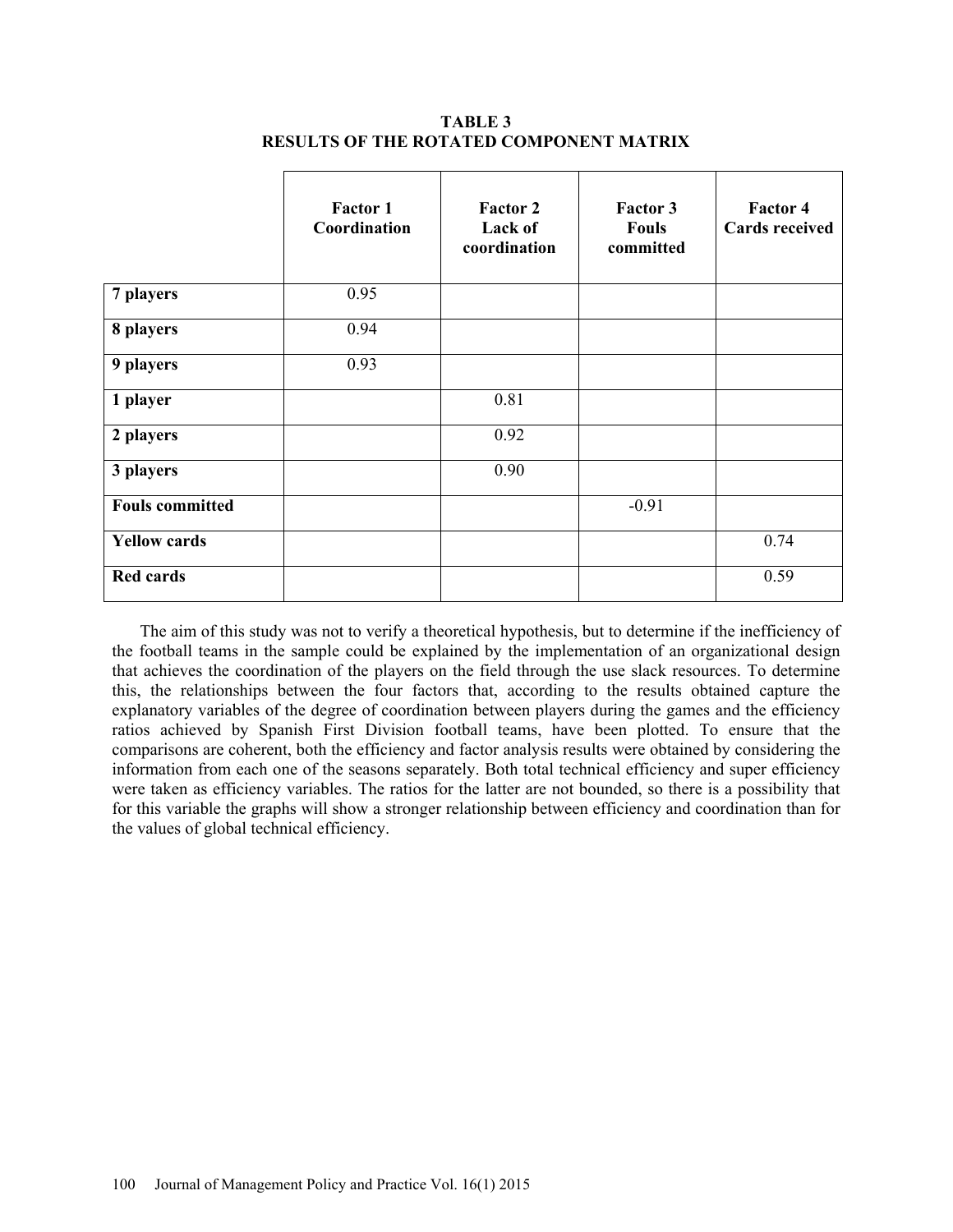

**FIGURE 1 RELATIONSHIP BETWEEN THE VALUES OF TOTAL TECHNICAL EFFICIENCY AND THE FACTORS OBTAINED** 

Figure 1 shows global technical efficiency related to factors representing coordination, and it can be seen that the highest concentration of inefficient teams occurs around the low values for the factor representing coordination and high values for the factor that includes variables related to the lack of coordination. However, the efficient teams are distributed along almost the entire range of variation in the values of the factors representative of coordination and its absence.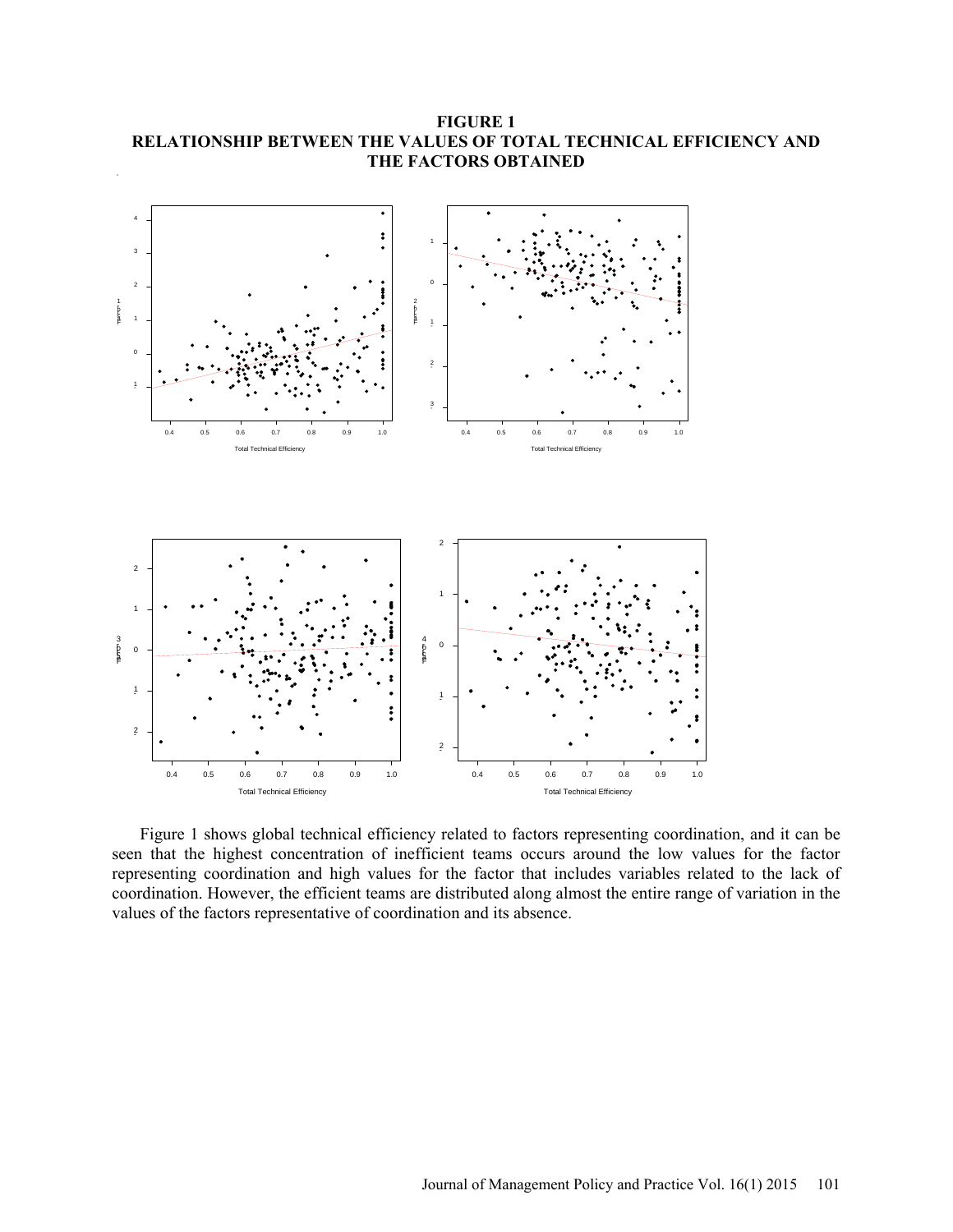**FIGURE 2 RELATIONSHIP BETWEEN VALUES FOR SUPEREFFICIENCY AND THE FACTORS OBTAINED** 



Figure 2, in which the relationship between super efficiency ratios and factor values shows, obviously, the same situation for inefficient teams. However, since it discriminates among the efficient ones, the trend represented by the red line shows a higher positive correlation between efficiency and coordination and a greater negative correlation between efficiency and the lack of coordination, since its slope is steeper than in Figure 1.

The relationship between any of the efficiency variables considered in this study and the factors representing fouls and cards received, as shown in Figures 1 and 2 is nonexistent, as both inefficient and efficient teams are distributed throughout the entire range of variation of the values of these factors, with no concentration of units being seen.

Consequently, the analysis shows that the inefficiency of Spanish First Division football teams is not explained by an organizational design that uses slack resources to achieve coordination among the players on the field of play, as there are efficient teams with a high coordination. Moreover, in the figures analyzed, there is a concentration of inefficient teams around the low values of the factor representing coordination and the high values for the factor representing lack of coordination. However, the results do not fit any of the situations that, a priori, were seen as possibilities: either greater inefficiency with better coordination (coordinated inefficient teams and efficient teams with problems of coordination) or otherwise (coordinated efficient teams and inefficient teams with coordination problems). The results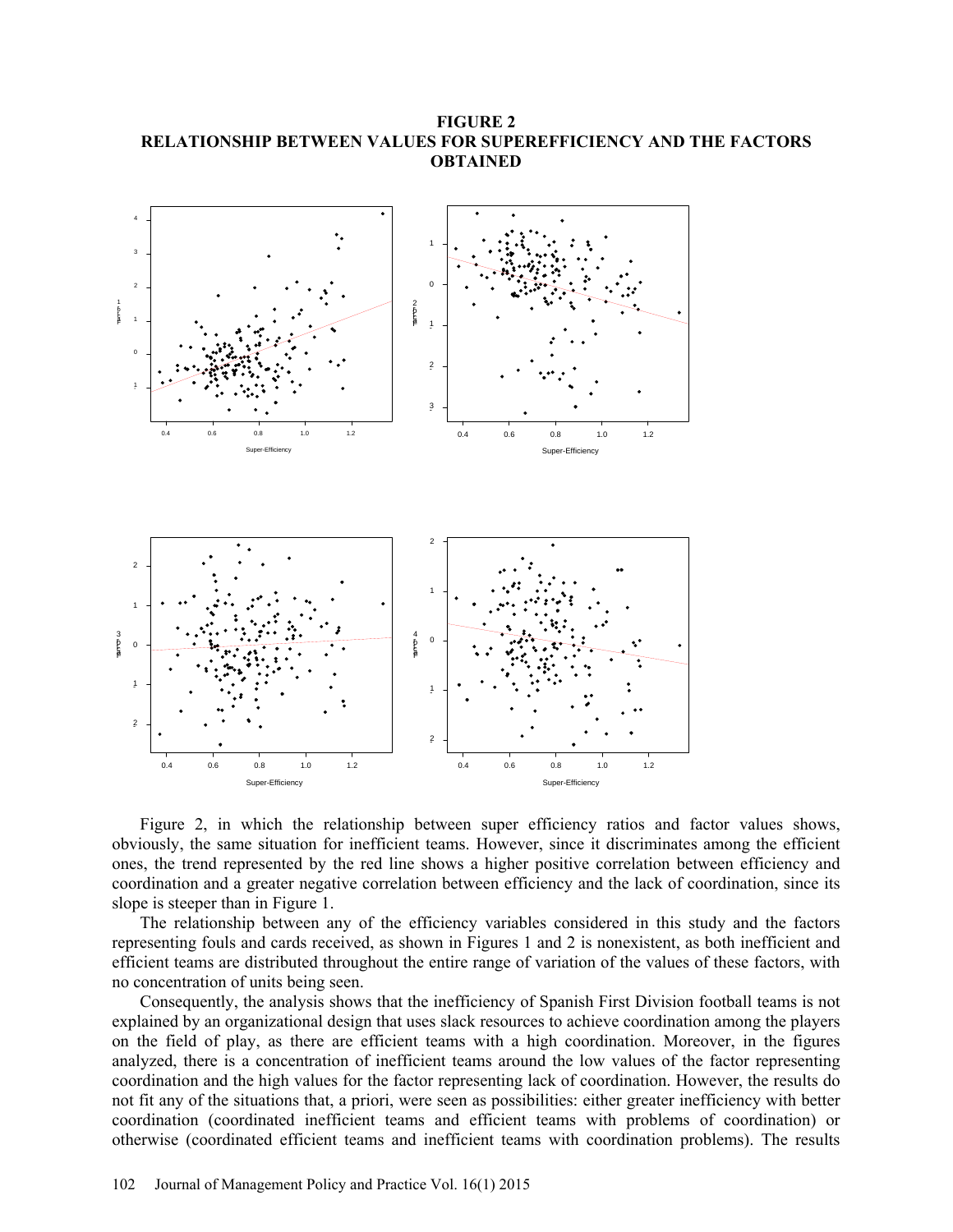obtained show inefficient teams with coordination problems, so their inefficiency could be described as a waste of resources, but not all efficient teams show a lack of coordination problems, as there is an additional group to be added to the two possible situations established theoretically: efficient teams with an organizational design leading to a lack of coordination among its players. Consequently, since inefficiency cannot be explained by the use of a better organizational design, but rather to a waste of resources, inefficient teams could be recommended to make better use of their productive resources and to "imitate" efficient teams. However, among the latter there are teams with an organizational design that drives the proper coordination of the players during the games, and teams where this is not the case. Therefore, an additional criterion could be considered when making recommendations to inefficient teams.

Efficiency values the absence of a wasteful use of resources, but this study assumes that the purpose of football teams is to achieve good sporting results. Therefore, efficacy, defined as the degree to which the organization's aims are reached, may be an additional criterion to take into consideration when making recommendations for Spanish First Division football teams, in the light of the results of this study.

Table 4 shows the positions reached in League competitions for efficient teams in the sample, together with their values for the factors representing coordination of the players on the field and for the lack of coordination. Teams with players whose actions on the field could be considered as more coordinated are those that have a high value for the first factor and a low value for the second. If we consider that values above unity for the first of these factors indicate coordination between team members during a game, it can be seen that the champions for the seasons studied have a higher value than this, with the exception of seasons 2001/2002 and 2003/2004. In addition, Real Madrid had a value greater than 1 for the coordination factor in the seasons 2004/2005, 2006/2007 and 2009/2010 when it finished in second place. On the other hand, the negative values could be considered as low values for the factors representing the lack of coordination among team members and the champions for all the seasons studied, with the exception of 2003/2004 have values below zero for the second factor. This was also true for Deportivo in the 2003/2004 season, Real Madrid in 2004/2005 and 2009/2010, Villarreal in 2007/2008 and 2008/2009 and Atlético Madrid in 2008/2009. In short, in view of the results obtained in this study, it could be said that the only teams to show high values for the factor representing coordination together with low values for the factor representing lack of coordination are the champions for each of the seasons studied (except for Valencia for the two seasons that it won and Real Madrid for the two seasons that it finished second).

### **CONCLUSIONS**

During the course of a football game, it is difficult to exchange information, especially between the coach and the players. As a result, and given that not all individuals have perfect information about their environment, there are offensive plays and periods of possession that do not result in an increase of output obtained as measured by points scored during the competition. Furthermore, injuries, suspensions and other random events can contribute towards the use of a higher number of players than that which is considered efficient. Applying Organizational Economics and Strategic Management to football teams, it could be said that the organizational design - which allows for information exchange between the players during the course of the game so that their actions can be coordinated - uses part of the resources to moderate the effects of unforeseen events. These slack resources are thus not directly involved in achieving the result, so efficiency suffers.

In this study, we measured the efficiency of professional Spanish First Division football teams to evaluate their organizational design. More specifically, we measured their efficiency in the productive stage carried out during the games played in the league for the seasons covering the period from 2001 to 2010. We applied DEA methodology to calculate values for total technical efficiency and super efficiency.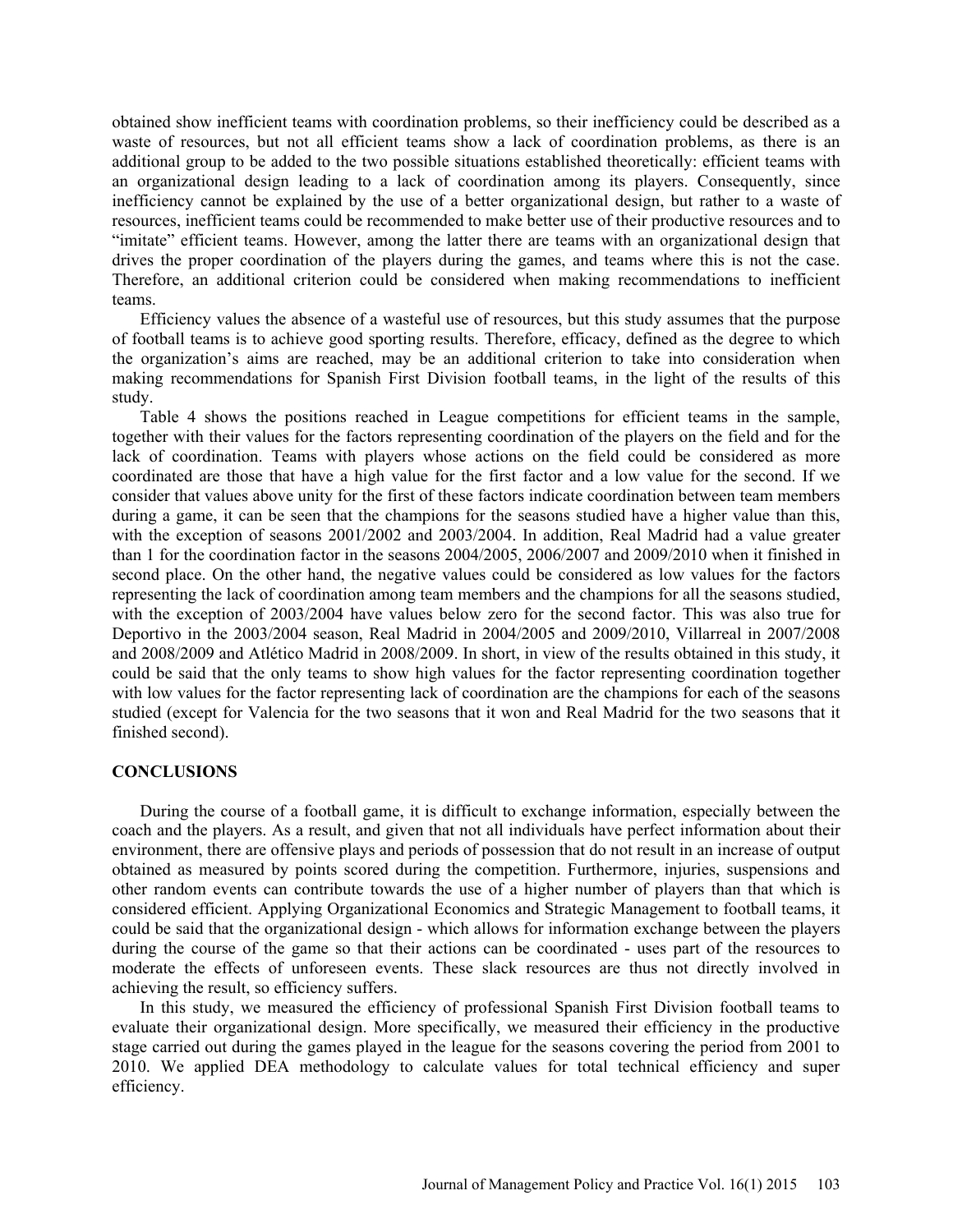## **TABLE 4 VALUES FOR THE COORDINATION AND LACK OF COORDINATION FACTORS FOR EFFICIENT TEAMS IN THE SAMPLE**

| <b>Season</b> | <b>Team</b>     | <b>Final League</b><br>position | Coordination<br>factor value | Lack of<br>coordination<br>factor value |
|---------------|-----------------|---------------------------------|------------------------------|-----------------------------------------|
| 2001/2002     | Valencia        | Champions                       | $-1.02$                      | $-2.61$                                 |
| 2002/2003     | Madrid          | Champions                       | 1.93                         | $-0.41$                                 |
|               | Real Sociedad   | 2nd                             | 0.70                         | 0.56                                    |
| 2003/2004     | Deportivo       | 3rd                             | $-0.32$                      | $-0.50$                                 |
|               | Valencia        | Champions                       | $-0.17$                      | 0.05                                    |
| 2004/2005     | Barcelona       | Champions                       | 1.82                         | $-0.68$                                 |
|               | Madrid          | 2nd                             | 1.73                         | $-1.17$                                 |
| 2005/2006     | Barcelona       | Champions                       | 2.13                         | $-.025$                                 |
|               | Osasuna         | 5th                             | $-0.21$                      | 0.25                                    |
| 2006/2007     | Barcelona       | Champions                       | 3.57                         | $-0.19$                                 |
|               | Madrid          | 2nd                             | 1.89                         | 0.20                                    |
|               | Sevilla         | 3rd                             | $-0.44$                      | 1.16                                    |
|               | Valencia        | 4th                             | 0.03                         | 0.63                                    |
| 2007/2008     | Madrid          | Champions                       | 1.50                         | $-0.27$                                 |
|               | Villarreal      | 2nd                             | 0.75                         | $-0.09$                                 |
| 2008/2009     | Atlético Madrid | 4th                             | 0.83                         | $-0.07$                                 |
|               | Barcelona       | Champions                       | 3.45                         | $-0.60$                                 |
|               | Madrid          | 2nd                             | 1.67                         | 0.01                                    |
|               | Villarreal      | 5th                             | 0.50                         | $-0.16$                                 |
| 2009/2010     | Barcelona       | Champions                       | 4.19                         | $-0.68$                                 |
|               | Madrid          | 2nd                             | 3.16                         | $-0.10$                                 |

The second stage consisted of a factor analysis to group the variables representing coordination and good communication of the players on the field of play, and the absence thereof. Finally, graphs of the relationship between the efficiency levels of the Spanish First Division football teams and the coordination achieved through the implementation of organizational design were plotted.

Leaving aside the possibility that the football teams analyzed in this study did not show any relationship between efficiency and coordination from a general point of view, one would expect two possible outcomes: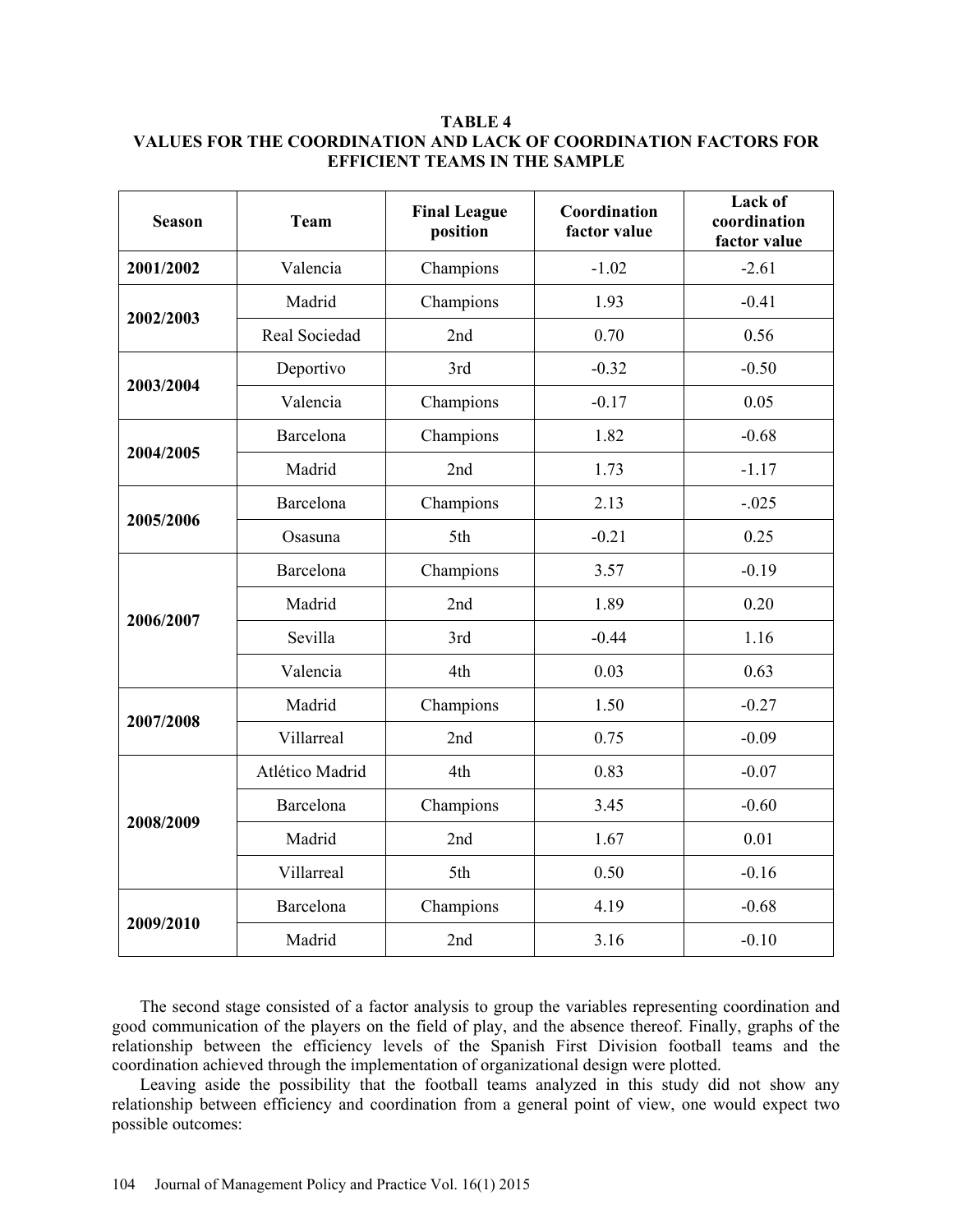- Efficient teams are well coordinated on the field of play and inefficient teams apply an organizational design where its team members are more individualistic.
- Efficient teams lack coordination in their play while inefficient ones are coordinated.

The first case indicates an organizational design that provides adequate communication between players without the use of slack resources. Therefore, any inefficiency identified would not be explained from an organizational design point of view, and the practices employed by efficient teams would be recommended for them. The second case would show that, at least in the sample taken under consideration, good coordination among the players during the games is only achieved using slack resources and, consequently, the inefficiencies observed would be justified by the implementation of an organizational design leading to better coordination.

The results of this study show that inefficient teams have low levels of coordination, and among the efficient teams, there are both those with a coordinated play and those with an individualistic game. Therefore, savings in resources of the efficient teams is not related to coordination, and organizational design does not affect the efficiency achieved, as there are teams that do not use slack resources to achieve coordinated play.

In empirical studies calculating the efficiency of a series of organizations, the recommendation for inefficient ones is not to squander the resources they have, and to imitate the production processes of efficient organizations. In this study, by linking the level of efficiency achieved with the organizational design implemented to achieve good coordination among the players, two types of efficient teams were obtained: the coordinated and the individualistic. Therefore, when making recommendations to inefficient teams, one needs to consider which is better: should they imitate and try to become coordinated efficient teams or individualistic efficient teams. To help answer this question, one must make use of an additional criterion, and this study has opted for efficacy, which is defined as the attainment of the objectives set by an organization. This study considered the aim of football teams to be the maximization of sporting results and, by relating the coordination achieved by efficient teams and their standing in the Spanish First Division, it was found that efficient coordinated teams were at the top of the table for the time period covered by this study. In conclusion, by uniting the criteria of efficiency and efficacy, it would appear that inefficient teams should use their resources productively while, at the same time, adopting an organizational design that provides adequate communication and coordination among the players. Therefore, the role played by the first phase of the production process of football teams should be emphasized. It is here where the talent and hard work of players and the coach are combined to prepare the plays to be performed on the field; where the foundations of the organizational design are set for the style of play that will be implemented in the games played.

### **ENDNOTES**

- 1. The other four are: positional advantages in product markets, unique or otherwise costly-to-copy resources, innovative capabilities and a superior learning capability.
- 2. Organizational Economics includes transaction cost theory, agency theory, Industrial Organization theory, the Schumpeterian view, the Chicago School and the resource-based view. Of all of these, the first two consider, as does Neoclassical Economic Theory, that firms allocate their resources efficiently and therefore do not explain what could be the sources of differences in efficiency. They also differentiate between four schools within Strategic Management: the Planning School, the Process School, the Competence-based School and the Positioning School. Stoelhorst and van Raaij (2004) emphasize these last two, since they study the content of the strategy, i.e. the nature of successful strategies versus the others that analyze the strategy process, or in other words, how the strategy should be developed.
- 3. This work assumes that the aim of football teams is to maximize sporting performance, compared to other authors who consider the maximization of economic benefit of sports clubs as its purpose. This can be seen in Fort and Quirk (1995), Szymanski (2003), Sandy et al. (2004), Fort (2006), Késenne (2007) and García del Barrio and Szymanski (2009).
- 4. This provides an additional justification for the division into two stages of the productive process of soccer teams: the conditions necessary for a soccer team to be identified as a team according to Organizational Economics are established in the first stage, in such a way that the theory can be used to analyze the second stage of the productive process.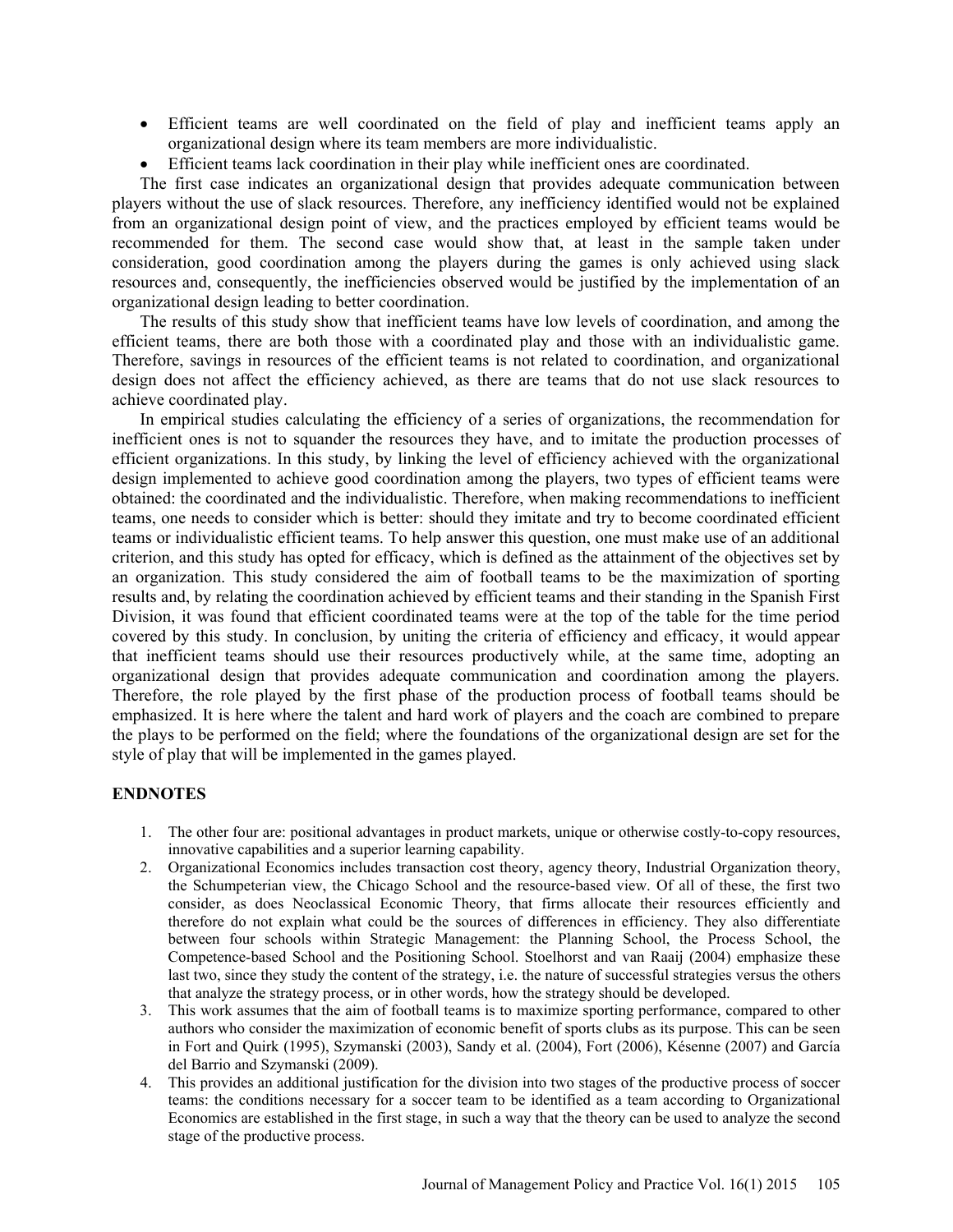5. Thus, it could be concluded that during soccer games both alternatives to the market are used in a complementary manner.

#### **REFERENCES**

- Andersen, P. & Petersen, N.C. (1993). A Procedure for Ranking Efficient Units in Data Envelopment Analysis. *Management Science*, 39, (10), 1261-1264.
- Bourgeois, L.J. (1981). On the measurement of the organization slack. *The Academy of Management Review*, 6, (1), 29-39.
- Bourgeois, L.J. & Singh, J.V. (1983). Organizational slack and political behaviour within top management teams. *Academy of Management Proceedings*, 43-47.
- Carmichael, F. & Thomas, C. (1995). Production and efficiency in team sports : an investigation of rugby league football. *Applied Economics*, 27, (9), 859-869.
- Carmichael, F., Thomas, D. & Ward, R. (2000). Team Performance : The Case of English Premiership Football. *Managerial and Decision Economics*, 21, (1), 31-45.
- Cyert, R.M. & March, J.G. (1963). *A behavioural theory of the firm*, Prentice-Hall Inc.
- Daniel, F., Lohrke, F.T., Fornaciari, C.J. & Turner, Jr., R.A. (2004). Slack resources and firm performance: a meta-analysis. *Journal of Business Research*, 57, (6) (special issue), 565-574.
- Dasi, A, Iborra, M & Safón, V. (2015). Beyond path dependence: Explorative orientation, slack resources, and managerial intentionality to internationalize in SMEs". *International Business Review*, 24, (1), 77-88.
- Dawson, P., Dobson, S. & Gerrard, B. (2000). Estimating Coaching Efficiency in Professional Team Sports : Evidence from English Association Football. *Scottish Journal of Political Economy*, 47, (4), 399-421.
- De Borger, B. & Kerstens, K. (1996). Cost efficiency of Belgian local governments: A comparative analysis of FDH, DEA and econometric approaches. *Regional Science and Urban Economics*, 26, (2), 145-170.
- Drake, L. & Simper, R. (2003). The measurement of English and Welsh police force efficiency: A comparison of distance function models. *European Journal of Operational Research*, 147, (1), 165-186.
- Espitia-Escuer, M. & García-Cebrián, L.I. (2004). Measuring the Efficiency of Spanish First-Division Football Teams. *Journal of Sports Economics*, 5, (4), 329-346.
- Espitia-Escuer, M. & García-Cebrián, L.I. (2006). Performance in sports teams: results and potential in the professional football league in Spain. *Management Decision*, 44, (8), 1020-1030.
- Espitia-Escuer, M. & García-Cebrián, L.I. (2008). Measuring the Productivity of Spanish First Division Football Teams. *European Sport Management Quarterly*, 8, (3), 229-246.
- Espitia-Escuer, M. & García-Cebrián, L.I. (2010). Measurement of the Efficiency of Football Teams in the Champions League. *Managerial and Decision Economics*, 3, (6), 373-386.
- Farrell, M.J. (1957). The Measurement of Productive Efficiency. *Journal of the Royal Statistical Society*, Serie A, 120, Part III, 253-281.
- Førsund, F.R., Lovell, C.A.K. & Schmidt, P. (1980). A survey of frontier production functions and of their relationship to efficiency measurement. *Journal of Econometrics*, 13, (1), 5-25.
- Fort, R. (2006). *Sports Economics*, Prentice Hall.
- Fort, R. & Quirk, J. (1995). Cross-subsidisation, incentives, and outcomes in professional sports leagues. *Journal of Economic Literature*, 33, (3), 1265-1299.
- Galbraith, J. (1973). *Designing Complex Organizations*, Adison-Wesley.
- García Del Barrio, P. & Szymanski, S. (2009). Goal! Profit maximization versus win maximization in football. *Review of Industrial Organization*, 34, (1), 45-68.
- Jensen, M. (1986). Agency cost and free cash flow, corporate finance and takeovers. *American Economic Review*, 76, (2), 323-329.
- Jost, P.J. (2000). *Organization und Koordination*, Weisbaden Glaber.
- Kerschbamer, R. & Tournas, Y. (2003). In-house competition, organizational slack and the business cycle. *European Economic Review*, 47, (3), 505-520.
- 106 Journal of Management Policy and Practice Vol. 16(1) 2015